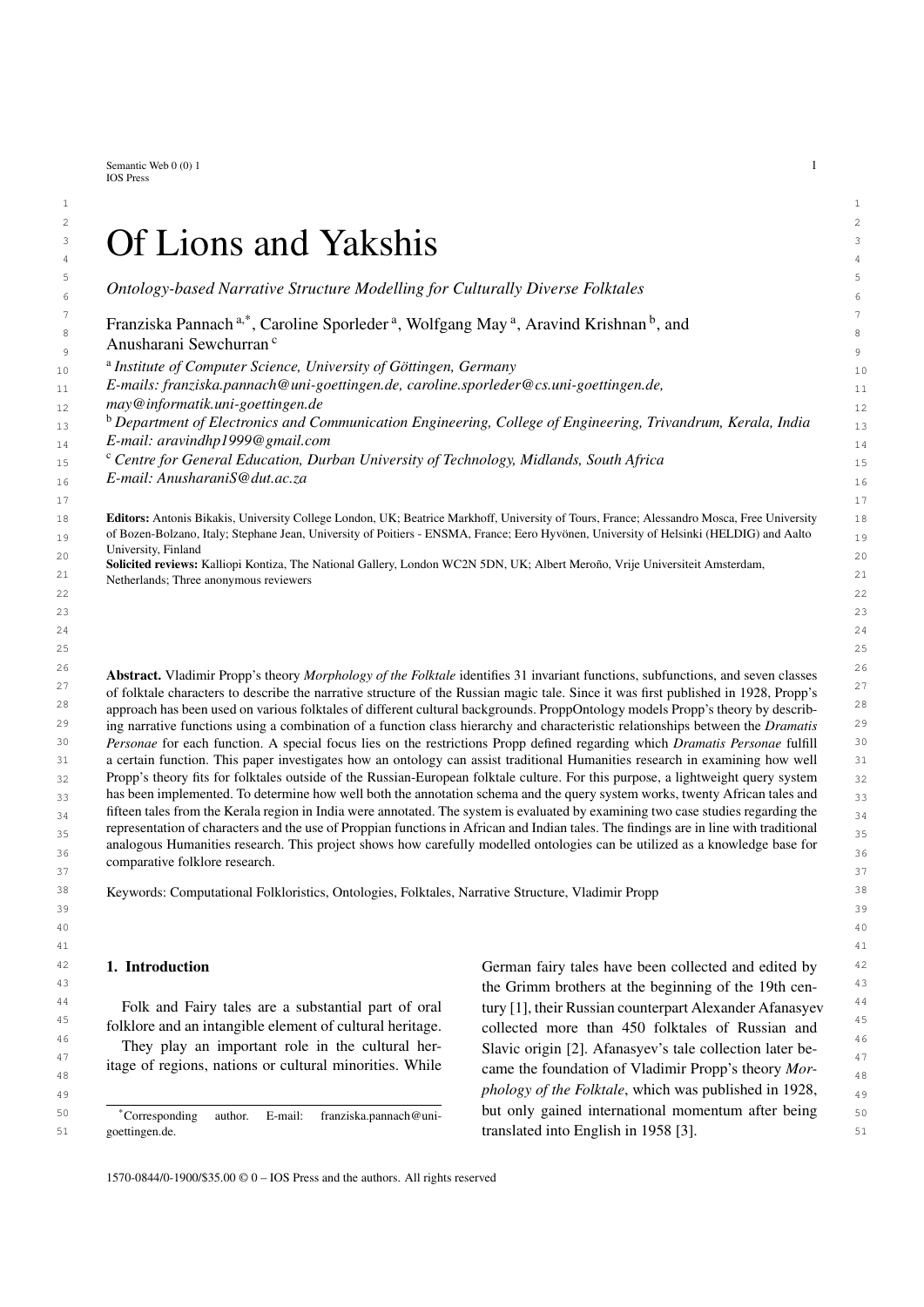Ontology, and a lightweight query system<sup>[1](#page-1-0)</sup> for multicultural folktales following the morphological approach of the Russian folklorist Vladimir Propp.

<sup>6</sup> fully modelled ontology can help assessing the inter-<br>textualisation of Proppian analyses remains a manual and the set of the set of the inter- $7$  cultural differences between folktales with regard to task. <sup>8</sup> their narrative structure. For this purpose, an OWL A description of the project with a focus on African <sup>9</sup> (Web Ontology Language) <sup>[2](#page-1-1)</sup> ontology was created, and tales can be found in [5]. <sup>10</sup> subsequently annotated a small corpus of African and The paper is structured as follows: Related work is <sup>10</sup> <sup>11</sup> Indian tales according to their Proppian functions and discussed in Section [2.](#page-1-3) Section [3](#page-3-0) introduces the appli-<sup>12</sup> character representations **12** character representations **12** cation domain, i.e., Propp's *Morphology of the Folk-* 12 The goal of this project is to investigate how a carefully modelled ontology can help assessing the intertheir narrative structure. For this purpose, an OWL subsequently annotated a small corpus of African and Indian tales according to their Proppian functions and character representations.

 $14$  tales and their publications e.g. authors and editors Index (TMI) and the Aarne-Thompson-Uther (ATU)  $14$ 15 15 types. In Section [4,](#page-5-0) an overview of the modelling ap-16 **16** 16 **16** 16 **16** 16 **16** 16 **16** 16 **16** 16 **16** 16 **16** 16 **16** 16 **16** 16 **16** 16 **16** 16 **16** 16 **16** 16 **16** 16 **16** 16 **16** 16 **16** 16 **16** 16 **16** 16 16**1** 17 **18** 17 **18** 18 **18** 18 **18** 18 **18** 18 **18** 18 **1** 17 17 of folktales. Section [6](#page-7-0) presents the design approaches 18 18 of the query system, giving more insights into the  $\frac{19}{19}$  implementation in Section [8](#page-13-0) discusses the  $\frac{19}{19}$  implementation in Section [7.](#page-11-0) Section 8 discusses the  $\frac{19}{19}$  $20$  anciently *D* contained the contraction of  $20$  contrology-aided information extraction from tale texts,  $20$ 21 **21 EVALUAR** which were implemented as a proof-of-concept. Sec-<br>21 **11 MeV**  $22$   $\left\{ \frac{1}{2} \right\}$ . While this, it allows users to query 1 roppian rune-<br>tion [9](#page-14-0) presents results and describes some use cases 22 23 **100** to the application point of view. Limitations and fu-<br>23  $_{24}$  share functions or characters with common trans, such ture work are discussed in Section [10.](#page-18-0) This paper ends  $_{24}$ 25 as the *vitial who* is an evil witch. Hence, Propper with a conclusion in Section [11.](#page-18-1) 26 26 Ontology provides folklorists with the necessary infor- $_{27}$  mation to form an opinion on which of two or more 28 divergent analyses is more suitable for the given tale. **2. Related Work** 28 The system permits storing the metadata about folktales and their publications, e.g. authors and editors, sources, or publishers, as well as the annotations<sup>[3](#page-1-2)</sup> following Propp's *Morphology of the Folktale*, according to a well-designed ontology. An annotation contains the verbalisation of a Proppian function, e.g. the function β *Absentation* might be verbalised as "Each morning, Sibanda would sneak off to his food tree" [\[4\]](#page-19-3). With this, it allows users to query Proppian functions and their verbalisations, and to compare tales that share functions or characters with common traits, such as the the *Villain* who is an evil witch. Hence, Propp-

29 29 The ontology is open for additions of tales from 30 these or other cultural backgrounds. The number of po-<br>Federico Peinado et al. [\[6\]](#page-19-5) modelled a description 31 tential comparisons provided through the lightweight logic ontology, ProppOnto, based on Proppian func- 31 32 query system, and the conclusions folklorists can draw tions. Their work is probably the closest to the project 32 33 from those, naturally grows with the number of an-<br>presented in this paper. They implemented Proppian 33 34 notations available. The ProppOntology can assist dif- functions and some additional subconcepts regarding 34 35 ferent approaches on intercultural folktale compari- persons, places and objects as ontology classes. Their 35 36 son, e.g. how a certain Proppian function is verbalised description logic foundation was used to generate folk-<br>36 37 in different tales, or how the verbalisation of a func-<br>37 in different tales, or how the verbalisation of a func-<br>4 ale plots using Knowledge-Intensive Case-Based Rea-<sup>38</sup> tion in the same tale changes with translation. To this soning (KI-CBR). Similar to ProppOntology, a sig-39 end, 20 mostly sub-Saharan African tales in their En-<br>
anificant amount of additional domain knowledge was <sup>40</sup> glish translation, and 15 Indian tales both in Malay- modelled to achieve their goal of plot generation. <sup>41</sup> alam (the native language of the investigated tales from In order to achieve a temporally sound story line, <sup>41</sup> <sup>42</sup> Kerala/India) and English were annotated. This small they used relations and concepts from the CBROnto <sup>42</sup> <sup>43</sup> corpus is used to illustrate the application of the system case representation structure [\[7\]](#page-19-6). In a two-stage ap-<sup>44</sup> for comparative analysis. The process of the proach, they first generated a raw plot from Proppian <sup>44</sup> these or other cultural backgrounds. The number of potential comparisons provided through the lightweight query system, and the conclusions folklorists can draw notations available. The ProppOntology can assist different approaches on intercultural folktale comparison, e.g. how a certain Proppian function is verbalised in different tales, or how the verbalisation of a funcend, 20 mostly sub-Saharan African tales in their Enalam (the native language of the investigated tales from Kerala/India) and English were annotated. This small corpus is used to illustrate the application of the system for comparative analysis.

<span id="page-1-2"></span><span id="page-1-1"></span> $^{2}$ <https://www.w3.org/TR/owl2-overview/>

1 1 This project aims to construct an ontology, Propp-2 Ontology, and a lightweight query system<sup>1</sup> for multi- requires a lot of insight into his approach. As of yet and 2 3 cultural folktales following the morphological ap-<br>3 cultural folktales following the morphological ap-<br>3 to our knowledge, there is no online system that allows <sup>4</sup> proach of the Russian folklorist Vladimir Propp. to compare Proppian analyses of folktales to those of <sup>4</sup> <sup>5</sup> The goal of this project is to investigate how a care-<br><sup>5</sup> other tales or variants of the same tale. Therefore, con-Comparing Proppian analyses is tedious work and task.

tales can be found in [\[5\]](#page-19-4).

<sup>13</sup> The system permits storing the metadata about folk, tale and a short introduction to the Thompson-Motif-

### <span id="page-1-3"></span>2. Related Work

presented in this paper. They implemented Proppian soning (KI-CBR). Similar to ProppOntology, a sigmodelled to achieve their goal of plot generation.

45 45 functions which were then filled with a textual repre-46 Constanting the constant of the second second constant of the second second second and second and the second second second second second second second second second second second second second second second second secon sentation.

<sup>47</sup> <sup>1</sup>ProppOntology and the query system is available at https:// Furthermore, Peinado et al. [\[6\]](#page-19-5) made some design <sup>48</sup> teaching.gon.de/ontology/index.<br> **choices that were not pragmatic for the intercultural** 48 <sup>49</sup> <sup>the source we we were contributed to the three ampteriors of the parative comparison ProppOntology aims to achieve, e.g., the <sup>49</sup></sup> 51 OWL Annotation Properties. The literal that represents a function in a function se-

<span id="page-1-0"></span><sup>1</sup>ProppOntology and the query system is available at [https://](https://teaching.gcdh.de/ontology/index) [teaching.gcdh.de/ontology/index.](https://teaching.gcdh.de/ontology/index)

<sup>&</sup>lt;sup>50</sup> patterns of the folktale in the domain, and the technical concept of annotation properties of their classes do not include <sup>50</sup> <sup>3</sup>Note that we distinguish between *annotations* of the narrative patterns of the folktale in the domain, and the technical concept of *OWL AnnotationProperties*.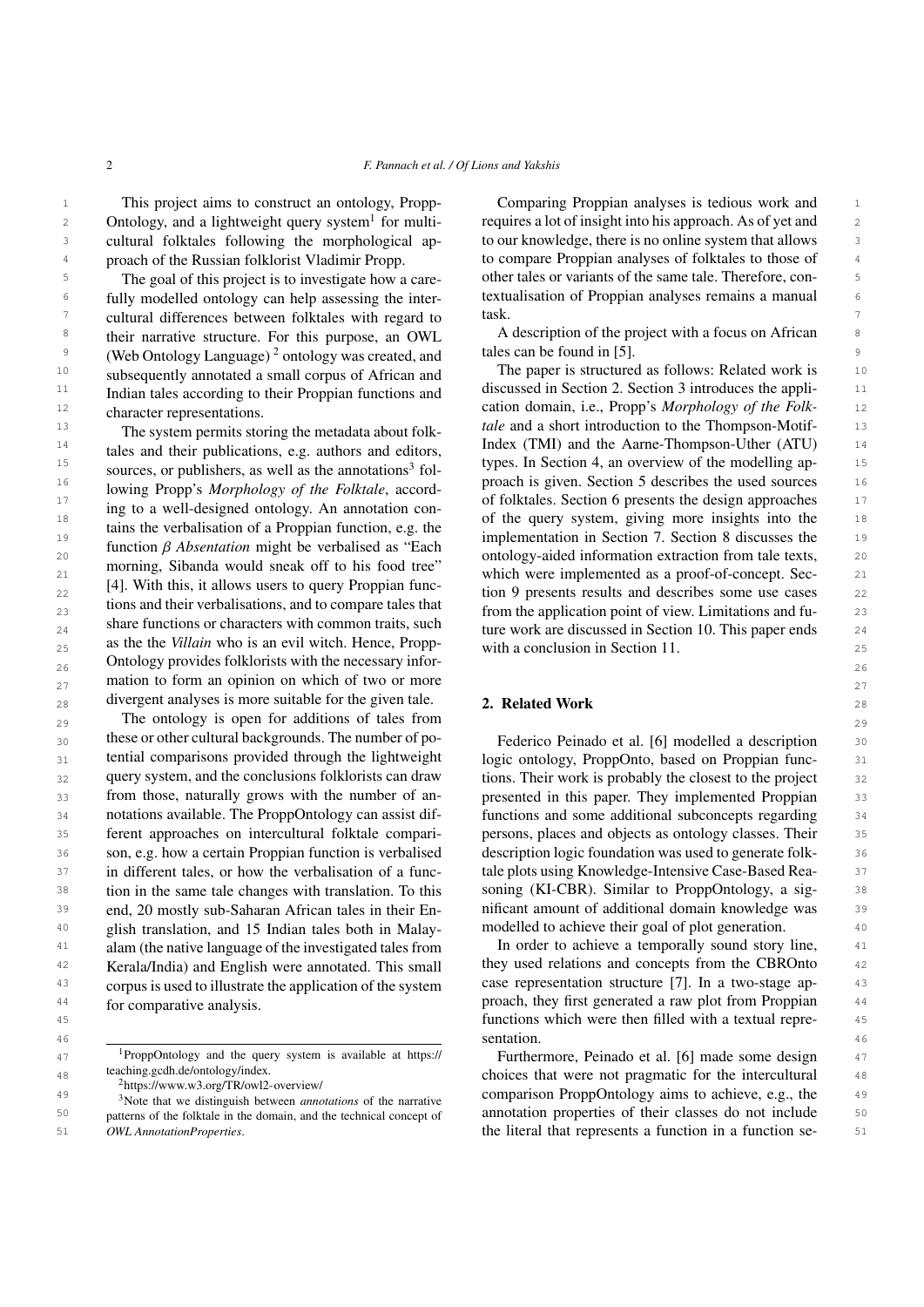1 quence, such as Sequence [1](#page-4-0) in Section [3.2.](#page-4-1) As the The MOMFER project [11] provides an online 1 2 users of their generator software do not directly inter-<br>search interface for TMI motifs. They also provided 2 3 act with the ontology, this is not a drawback of their a quantitative analysis on the distribution of motifs 3 <sup>4</sup> work. Since the purpose of ProppOntology is assist-<br>within their broader categories, finding that motifs or <sup>5</sup> ing scholarly Proppian annotations, the identification magic, mythological motifs, and motifs of marvel are <sup>5</sup> <sup>6</sup> of functions through their literal representation is crit-<br><sup>6</sup> the most prevalent within the TMI. In a number of case <sup>7</sup> ical. Studies, they evaluated the use of motifs in geographiusers of their generator software do not directly interwork. Since the purpose of ProppOntology is assistof functions through their literal representation is critical.

<sup>8</sup> Most importantly, while the generator application cal contexts, or the distribution of motifs with respect <sup>9</sup> ProtoPropp is still mentioned on the author's website, to different genders of folktale characters [11], [12]. <sup>10</sup> Peinado et aldo not provide its source code, and Propp-<br>While following a motif-based approach that is differ-Most importantly, while the generator application Peinado et aldo not provide its source code, and Propp-Onto itself is not publicly available.[4](#page-2-0)

<sup>12</sup> Thierry Declerck et al. [\[8\]](#page-19-7) created an ontology that Ontology, their work is an important showcase of the <sup>12</sup> <sup>13</sup> modelled Proppian functions as classes with a vast set possibilities that the use of computational methods can <sup>14</sup> of rdfs:labels in English, German, and Russian. The bring to the field of folkloristics. Especially their spa-<sup>15</sup> Internationalized Resource Identifiers (IRI) of their tial analysis on motif reuse is similar to what Propp-<sup>16</sup> classes contain a short description of the function ac-<br>Ontology aims to achieve with regard to intercultural <sup>16</sup> <sup>17</sup> cording to the corresponding literal, e.g., *Delta1*. The comparison folktales. <sup>18</sup> functions in Declerck's work are not grouped into the Nikolina Koleva [13] built the folktale ontology <sup>18</sup> <sup>19</sup> five categories defined by Propp. Furthermore, they *Monnet* that modelled family relations of characters. <sup>19</sup> <sup>20</sup> did not provide object properties for functions, such She used SWRL<sup>6</sup> rules for deriving property instances. <sup>20</sup> 21 as those modelling sequential order or those that con-<br>such as  $unclet(x, y)$  and property values, such as  $isEvil =$ <sup>21</sup> 22 nect a function with the corresponding tale it appears  $true$ . These rules were then used to automatically pop-23 in. The extensive labels and rdfs:comments provided ulate the ontology by iterating through a text, search-<sup>24</sup> by [\[8\]](#page-19-7) were found a very useful addition to the ex-<br>ing for semantic cues that introduce fairy tale charac-<br><sup>24</sup> <sup>25</sup> isting ProppOntology. Therefore, they were added to the Koleva used NooI grammars to detect the entities  $^{25}$ <sup>26</sup> ProppOntology and converted to skos:prefLabels for  $\frac{1}{26}$  for populating the ontology. The automatic extraction  $\frac{26}{5}$ <sup>27</sup> the English labels, and skos:altLabels for the German of characters and role attribution from fairy tale texts <sup>27</sup> and Russian labels.

 $29$  Declerck et al. [\[9\]](#page-19-8) also built an ontology on the number of folkfales  $29$ <sup>30</sup> Thompson-Motif-Index in combination with Aarne-<br>Additionally Koleya provided labels although mis-<sup>31</sup> Thompson-Uther types. These two indices are core in-<br>takingly annotated as declared as declared as fields, for the charged <sup>32</sup> struments for traditional folktale research, as described<br><sup>32</sup> acter classes in German, English Russian, and Rulin Section [3.3.](#page-5-1)

 $34$  Declerck et al. provide rdfs:labels in English and  $\frac{1}{2}$  skos: prefl abel and skos: alt abel <sup>35</sup> 35 German, motifs and types appear both as classes in the *However* her characters lack certain features such as <sup>35</sup>  $36$  ontology and as individuals [\[10\]](#page-19-9). Their ontology also their verbalisation or information about the tale they  $36$  $37$  includes a set of additional motifs as defined by the  $\frac{37}{2}$  appear in Therefore in this project approached semi  $^{38}$  ETrap project<sup>[5](#page-2-1)</sup>. As for now, only the core ATU classes  $^{38}$  automatic population in a different manner <sup>39</sup> and TMI motifs have been imported into the Propp-<br>Nonetheless the class hierarchy of the characters<sup>39</sup> <sup>40</sup> Ontology. While the population of the ontology with including the SWPI rules and the individuals result <sup>41</sup> motifs and tale types as individuals technically does in from the automatic population were imported to <sup>42</sup> not follow the approach of the ProppOntology, they the Propontology as they are a velupble edition to <sup>43</sup> were nevertheless imported to allow possible reuse at a the antelogy hough proper care definition of ebergeter <sup>44</sup> a later stage in the project. Following the approach of the relation of the representation of character <sup>44</sup>  $45$  project presented in this paper, motifs and tale classes  $45$  effections in following from different existes  $^{46}$  should have only been added as individuals if they oc-<br>Derta of the ortal part and postular analyzed including  $R_2$  and  $\frac{46}{4}$ <sup>47</sup> eur in a tale that is annotated<br><sup>47</sup> eur in a tale that is annotated cur in a tale that is annotated.

<sup>49</sup> <sup>4</sup>In personal communication with the author of [\[6\]](#page-19-5), the authors <sup>49</sup> 50 were able to have a look into the ontology. The state of Semantic Web Rule Language, [https://www.w3.org/Submission/](https://www.w3.org/Submission/SWRL/) were able to have a look into the ontology.

<span id="page-2-1"></span><span id="page-2-0"></span>

<sup>11</sup> Onto itself is not publicly available.<sup>4</sup> ent from the structural approach followed by Propp-<sup>11</sup> The MOMFER project [\[11\]](#page-19-10) provides an online a quantitative analysis on the distribution of motifs magic, mythological motifs, and motifs of marvel are to different genders of folktale characters [\[11\]](#page-19-10), [\[12\]](#page-19-11). Ontology, their work is an important showcase of the possibilities that the use of computational methods can bring to the field of folkloristics. Especially their spatial analysis on motif reuse is similar to what Propp-Ontology aims to achieve with regard to intercultural comparison folktales.

<sup>28</sup> and Russian labels.<br>
<sup>28</sup> seemed to work comparatively well, albeit on a small Nikolina Koleva [\[13\]](#page-19-12) built the folktale ontology *Monnet* that modelled family relations of characters. She used SWRL<sup>[6](#page-2-2)</sup> rules for deriving property instances, such as  $uncle(x, y)$  and property values, such as  $isEvil =$ *true*. These rules were then used to automatically populate the ontology by iterating through a text, searching for semantic cues that introduce fairy tale characters. Koleva used NooJ grammars to detect the entities for populating the ontology. The automatic extraction of characters and role attribution from fairy tale texts number of folktales.

 $\frac{33}{24}$  in Section 3.3.  $\frac{33}{24}$  garian. Those fields were carefully transformed into Additionally, Koleva provided labels, although mistakingly annotated as dc:language fields, for the character classes in German, English, Russian, and Bulskos:prefLabel and skos:altLabel.

> <span id="page-2-2"></span>However, her characters lack certain features such as their verbalisation, or information about the tale they appear in. Therefore, in this project approached semiautomatic population in a different manner.

48 48 *of Water*, *Event*, or *Body Part*, as they were found to Nonetheless, the class hierarchy of the characters, including the SWRL rules, and the individuals resulting from the automatic population were imported to the ProppOntology as they are a valuable addition to the ontology beyond Propp's definition of character roles, especially with regard to the prominent motifs of family relations in folktales from different origins.

<sup>51</sup> 51 <sup>5</sup><https://www.etrap.eu/> [SWRL/](https://www.w3.org/Submission/SWRL/)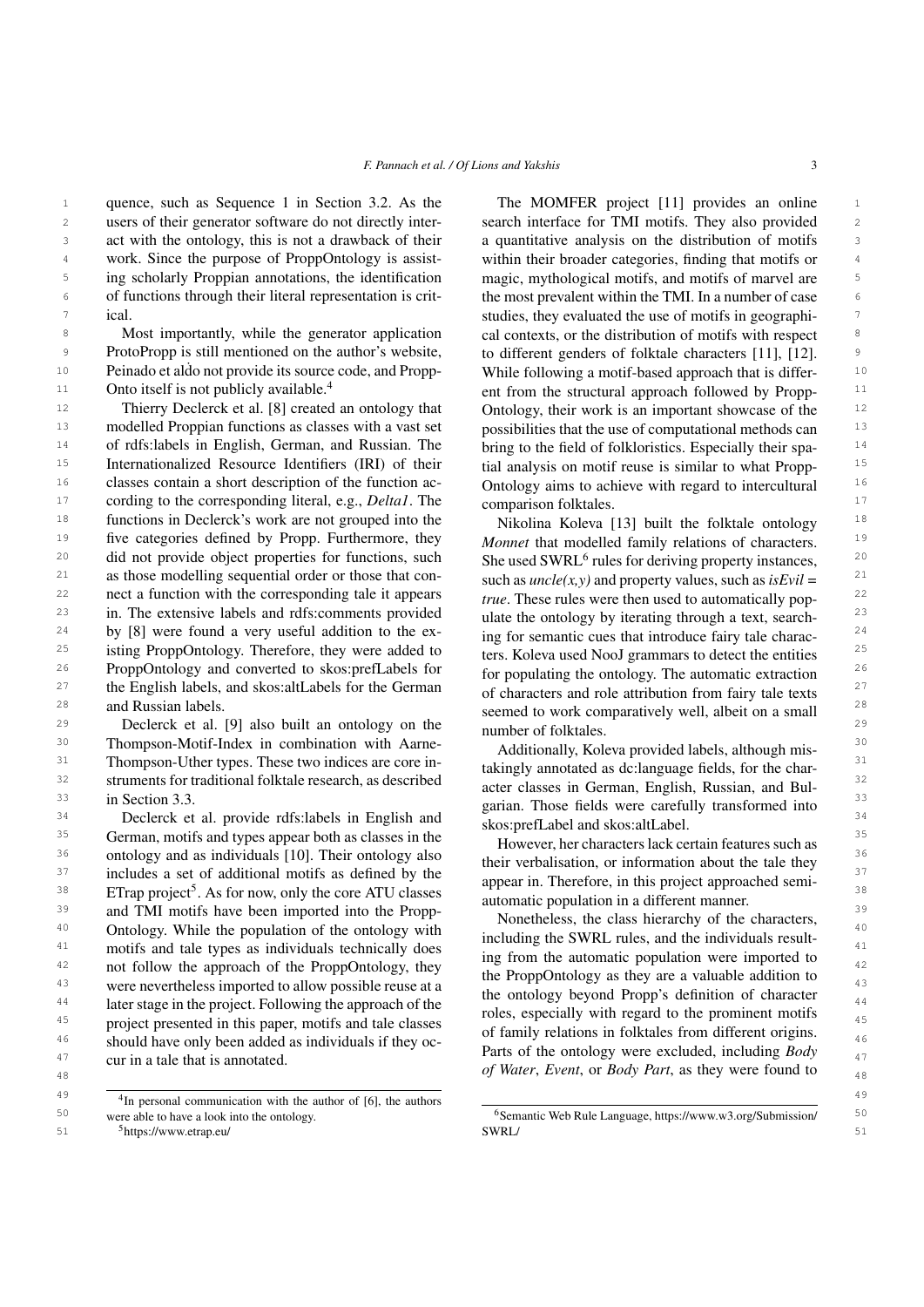1 be insufficiently represented, e.g. *Body Parts* only in- *ding W*, are strictly defined and specify recurrent units 2 cluded the classes *Legs* and *Wings*. The class hierar-<br>from which the tales are constructed. They follow a 2 3 3 chy was restructured in order to resolve slight incon-4 sistencies, e.g. *Parent* was not originally a subclass of Furthermore, they are identified by a symbol, either a 5 *Relative*. cluded the classes *Legs* and *Wings*. The class hierar-*Relative*.

6 6 sents the function, e.g. *W* (*Wedding*), ↑ (*Departure*) or on Proppian folktales and it provides multi-lingual la-  $\downarrow$  (*Return*). A function is always tied to specific Prop-8 bels for classes, Koleva's work was preferred over pian characters, e.g. the Wedding function only applies 8 9 other genealogical ontologies despite its shortcomings. if the *hero* character marries the *princess* (or a char-<sup>10</sup> Furthermore, *Monnet* was populated with individuals acter that fulfills the narrative role of a princess). If a <sup>11</sup> from the Russian tale *The Magical Swan-Geese* [2] wedding between two other characters takes place, or <sup>11</sup> <sup>12</sup> which were a valuable addition to ProppOntology. if it appears at any other point than the end of the plot, Since *Monnet* was specifically created to be used other genealogical ontologies despite its shortcomings. Furthermore, *Monnet* was populated with individuals from the Russian tale *The Magical Swan-Geese* [\[2\]](#page-19-1) which were a valuable addition to ProppOntology.

<sup>14</sup> work of Uta Reuster-Jahn [\[14\]](#page-19-13) provides insights into structed around a subset of Proppian functions. 15 15 the endings of tales of the Merwa people in Tanzania. <sup>16</sup> She elaborates on the lack of a reward situation at the and is encoded in a string of function literals, as shown <sup>16</sup> <sup>17</sup> end of a tale, and argues that endings are more a moral in Sequences 1 and 2 in Section 3.2. A function se-<sup>18</sup> resolution, that is represented either by the punish-quence is constructed from a subset of Proppian func-<sup>18</sup> <sup>19</sup> ment of the main character or a gain in knowledge and tions in their specific order. According to Propp, a tale <sup>20</sup> morality of a community. Chukwuma Azuonye [15] can consist of one or multiple sequences, in the latter <sup>20</sup> 21 investigates the fitness of Propp's theory for African case, he calls them *moves*. A tale can consist of serial 21 22 22 Tales. His choice of the *Transfiguration* function at the 23 end of his function sequence follows the same argu-<br>ded, where one move interrupts the story line of an-<br>23 24 mentation. He claims that the result of the tale is an other move, or even in an interleaved way, being told 24 25 increase in morality for the entire community, i.e. the in parallel. 25 <sup>26</sup> children now follow their parents' rules because they **Propy** defined four axioms regarding the narrative <sup>26</sup> 27 23. 27 221-23] 28 28 nically, the *Transfiguration* function is used to repre-29 29 sent physical changes, e.g. in clothing of the hero, it 30 30 shows that Proppian functions might not be well-suited 31 to represent *Dénouement* situations in African tales. Whom they are fulfilled. They constitute the fun-<br>31 32 32 This hypothesis is investigated in the Results and Eval-33 33 2. The number of functions known to the fairy tale With regard to the structure of African tales, the morality of a community. Chukwuma Azuonye [\[15\]](#page-19-14) uation Section [9.](#page-14-0)

### <span id="page-3-0"></span>3. Description of the Domain

### 38 38 *3.1. Morphology of the Folktale*

40 **10** The Russian folklorist Vladimir Propp introduced egories: *Preparation*, i.e. the initial functions and first 40 41 31 invariant functions, shown in Fig. [1](#page-4-2) describing the appearances of the main characters, *Complication*, in 41 <sup>42</sup> morphology of the Russian magic folktale. Which the act of misfortune or villainy takes place, <sup>42</sup> The Russian folklorist Vladimir Propp introduced morphology of the Russian magic folktale.

 43 In his work *Morphology of the Folktale*, he intro- 44 duces seven classes of Dramatis Personae, i.e. agents, 45 *Struggle* between hero and villain, and *Dénouement* in 46 *hero* with means to overcome the *villain*, *the dis-* 47 *patcher, the helper, the false hero, and the princess/her father*. The sented by Greek letters. An overview about the main 48 within a story: *the hero, the donor*, who provides the *father*.

49 He argues that narratives of (russian) folktales al-<br>49 directions is given in Fig. 1 [16, p.4]. 50 50 ways follow a pattern that can be derived from his set 51 of functions. Narrative functions, such as XXXI Wed-<br>
from the point of view of the application domain are 51 of functions. Narrative functions, such as *XXXI Wed-*

<sup>13</sup> 13 With regard to the structure of African tales, the the function does not apply. Hence, a story line is con*ding W*, are strictly defined and specify recurrent units theory-inherent order, indicated by roman numerals. Furthermore, they are identified by a symbol, either a ↓ (*Return*). A function is always tied to specific Proppian characters, e.g. the Wedding function only applies structed around a subset of Proppian functions.

> A sequence of functions represents the plot of a tale and is encoded in a string of function literals, as shown in Sequences [1](#page-4-0) and [2](#page-4-3) in Section [3.2.](#page-4-1) A function sequence is constructed from a subset of Proppian functions in their specific order. According to Propp, a tale case, he calls them *moves*. A tale can consist of serial moves, e.g., two subsequent stories in a tale, or embedded, where one move interrupts the story line of another move, or even in an interleaved way, being told in parallel.

Propp defined four axioms regarding the narrative structure of folktales [\[3,](#page-19-2) p.21-23]:

- 1. Functions of characters serve as stable, constant elements in a tale, independent of how and by whom they are fulfilled. They constitute the fundamental components of a tale.
- 34 34 is limited.
- 35 35 3. The sequence of functions is always identical.
- 36 **3. Description of the Domain**  $\frac{36}{4}$ . All fairy tales are of one type in regard to their  $\frac{36}{4}$ 37 Structure. **Structure** 237 Structure 237 Structure 237 Structure 237 Structure 237 Structure 237 Structure 237 structure.

39 39 Furthermore, he grouped his functions into five catappearances of the main characters, *Complication*, in *Functions of the Donor*, where a helpful figure provides the hero with means to overcome the villain, the which the heroes are rewarded for their action. Functions belonging to the preparation category are reprefunctions is given in Fig. [1](#page-4-2) [\[16,](#page-19-15) p.4].

Propp's function categories and specific functions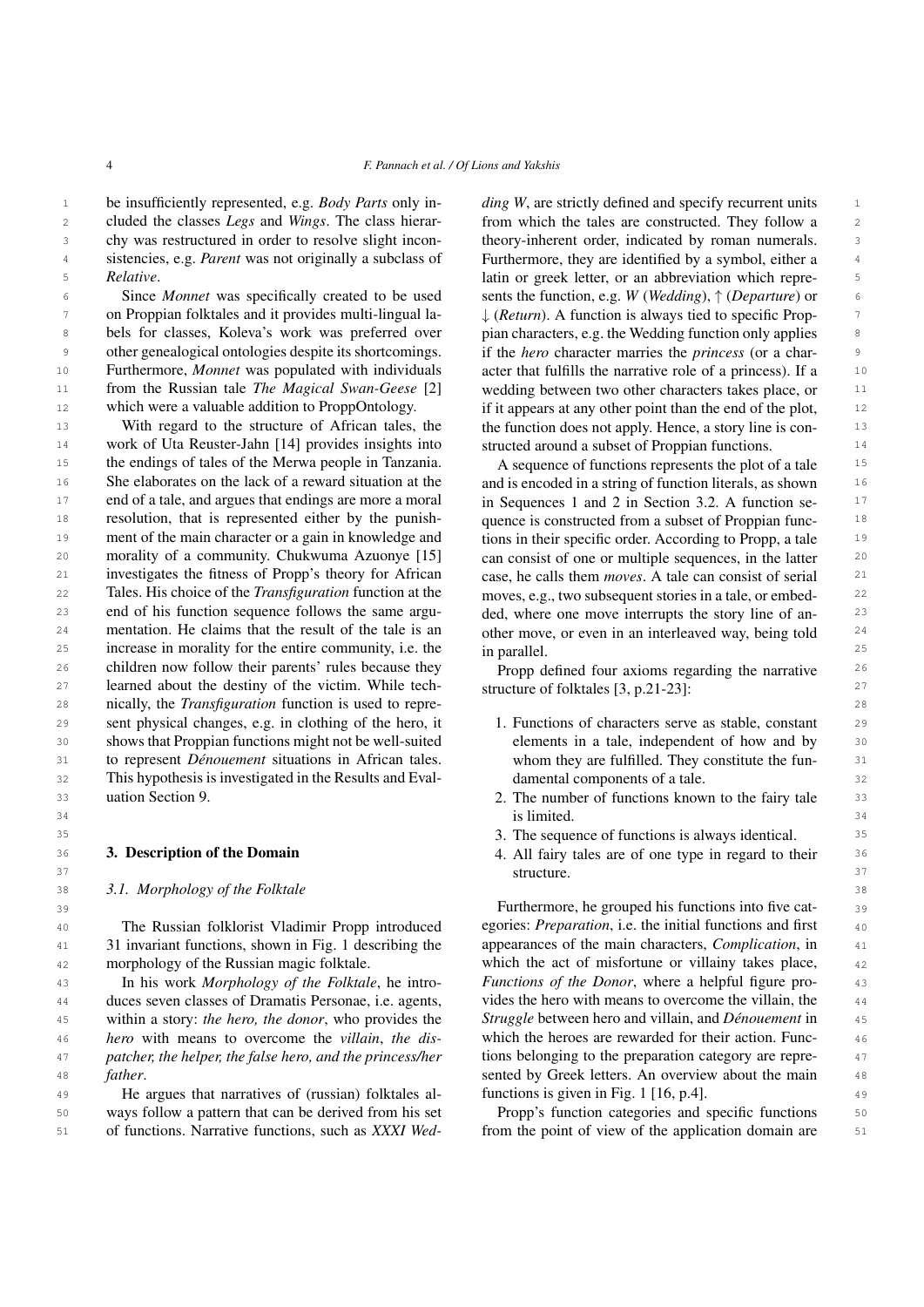<span id="page-4-2"></span>

<sup>18</sup><br>Figure 1. Schematic overview of Proppian functions. Bold lines represent function pairs, numbers on the lower right represent the order in which 19<br>the functions appear. Contrasting colors indicate function grouping. Source: [\[16,](#page-19-15) p.4]  $20$ 

<sup>22</sup> paper. In the next section, some of them are illustrated represented in the *Obaraedo* tale. While Azuonye did<sup>22</sup> exemplarily in a concrete use case.

<span id="page-4-1"></span>27 Structural analysis of African folktales and the  $\frac{27}{11}$  enter that both of them worked with the same version of  $\frac{27}{11}$ <sup>28</sup> applicability of Proppian functions to them has not the tale 28 29 29 been introduced without critical side-eyeing. Daniel J.  $30$  Crowley was sceptical whether Propp's approach was  $\frac{1}{20}$  are significantly different from Okodo's  $\frac{1}{20}$ <sup>31</sup> applicable to folklore studies, because in his opinion it<br><sup>31</sup> applicable to formalistic approach both<sup>31</sup> 32 32 was "doing too much violence to the variant nature of tales" [\[17,](#page-19-16) p.130].

34 Since then, studies that investigate the fitness of the sequence of the obtained the dis-35 Propp's theory for African Tales have been conducted.  $35$   $35 \times 10^{12} + T$   $(1)$   $35$ 36 A prominent example is the "Morphology of the Igbo $\mu p \nu \omega \omega D C + \mu \nu R \psi D$ . 37 37 Folktale" by Azuonye [\[15\]](#page-19-14).

38 38 Azuonye published a morphological analysis of the 39 39 *Obaraedo* tale in 1990 [\[15\]](#page-19-14). The same tale has been 40 analysed by Ikechukwu Okodo in 2012 [\[18\]](#page-19-17).  $\beta\gamma$ oenplab C | FGHIR  $\downarrow$  (2)  $\frac{40}{40}$ 

41 41 In the tale, the girl *Obaraedo* is left alone at home by <sup>42</sup> her mother, who gives her specific instructions on how The first difference that the reader encounters be-43 to prepare her food and orders her not to go outside at tween both analyses is that the *initial situation*  $\alpha$  does  $\alpha$ 44 a specific time of the day, as an evil spirit will come not appear in Sequence 2. The initial situation is often 44 45 and steal her nose. The girl disobeys her mother, which omitted since according to Propp it should not be re-46 results in her nose being stolen. After the parents re-<br>garded as an own function, but as "an important mor-<sup>47</sup> turn, the father learns about his daughter's misfortune, phological element", which rather introduces the hero 48 48 and goes out to consult a wise herbalist, the *dibia*. The 49 a latter accompanies the father home and defeats the evil p.25. 50 spirit. The girl receives her nose back and the kids of In Sequence 2, the preparatory functions include the 50 the community learn to obey their parents.

<sup>21</sup> discussed in the results in Section [9](#page-14-0) at the end of this Both analyses explain how Propp's functions are <sup>21</sup> <sup>23</sup> exemplarily in a concrete use case. The result of provide the full text of the tale, Okodo included<sup>23</sup>  $24$  the text translated to English in his article. From the  $24$ 25 25 *3.2. Propp and African Folktales* 26 26 tions appear in the untranslated text, it becomes appar-Both analyses explain how Propp's functions are represented in the *Obaraedo* tale. While Azuonye did explanations Azuonye gave on how the Proppian funcent that both of them worked with the same version of the tale.

33 33 function sequence of the *Obaraedo* tale as However, Azuonye's findings regarding the structure of the tale are significantly different from Okodo's analysis. Due to Propp's formalistic approach, both findings are easily comparable. Azuonye defines the

<span id="page-4-3"></span><span id="page-4-0"></span> $\alpha\beta\gamma\delta\theta aBC \uparrow HIK \downarrow T.$  (1)

While Okodo defines the sequence as

$$
\beta\gamma\delta\epsilon\eta\theta aBC \uparrow FGHK \downarrow \tag{2}
$$

The first difference that the reader encounters between both analyses is that the *initial situation* α does not appear in Sequence [2.](#page-4-3) The initial situation is often omitted since according to Propp it should not be regarded as an own function, but as "an important morphological element", which rather introduces the hero and the circumstances in which the tale takes place [\[3,](#page-19-2) p.25].

the community learn to obey their parents.  $\text{tuple}\,z$  Reconnaissance  $\epsilon$ , and *Trickery η* while in Se-<br>51 In Sequence [2,](#page-4-3) the preparatory functions include the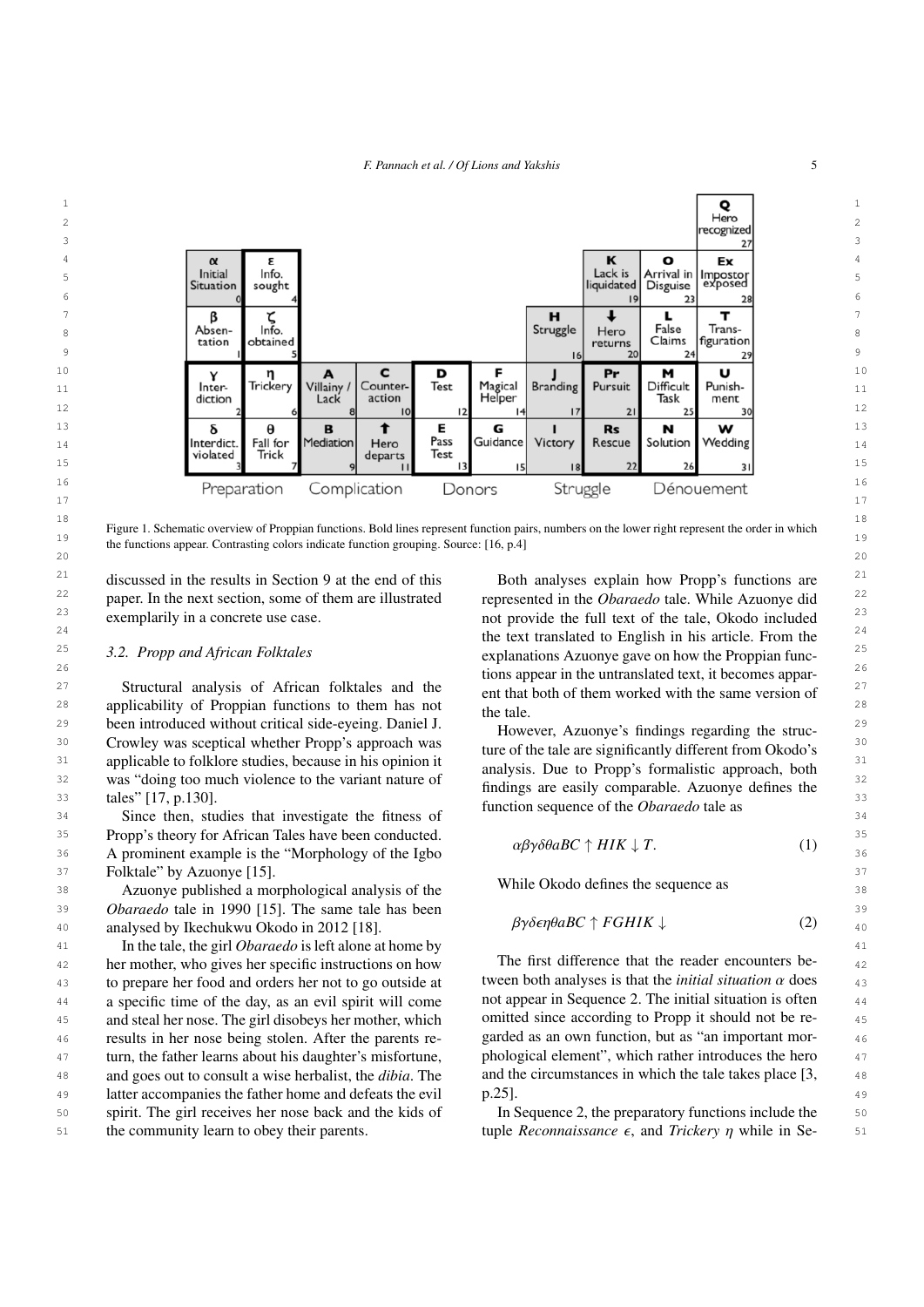1 quence [1,](#page-4-0) *Violation* δ is directly followed by *Complic-* 3.3. Motif Indices<br>
<sup>2</sup> ity θ 2 ity  $\theta$ . *ity* θ.

<sup>4</sup> fies the function *Provision or Receipt of Magical Agent* used to classify a tale into exactly one class, the *tale* 5 5 *type*. For instance, the tale of the *Frog Prince or Iron* <sup>6</sup> ing the use of a magical agent  $\begin{bmatrix} 3 & n43 \end{bmatrix}$  Therefore it Henry  $\begin{bmatrix} 1 \end{bmatrix}$  falls into the ATU class 440 - The Frog King, <sup>7</sup> can be assumed that Okodo sees the berbalist as the which belongs into the broader category *Magic Tales*. 8 8 Type classes are relatively wide, describing the main  $\frac{9}{2}$  9  $\frac{1}{2}$  12  $\frac{1}{2}$  12  $\frac{1}{2}$  12  $\frac{1}{2}$  12  $\frac{1}{2}$  12  $\frac{1}{2}$  12  $\frac{1}{2}$  12  $\frac{1}{2}$  12  $\frac{1}{2}$  12  $\frac{1}{2}$  12  $\frac{1}{2}$  12  $\frac{1}{2}$  12  $\frac{1}{2}$  12  $\frac{1}{2}$  12  $\frac{1}{2}$  12  $\frac{1}{2}$  12 10 and is the observed to the disc of the best determined have one ATU type. Tale types also indicate the rela-11 11 tion of tales that belong to the same class. The Aarne-12 12 Thompson-Index was first published in 1910, revised  $_{13}$  specified for the departure of the *nero*. Both Azuonye by Hansjörg Uther and republished as ATU-Index in  $_{13}$ <sub>14</sub> and Okodo use the functions *Struggle H* and *Victory* 2004. 15 15 In contrast, the Thompson-Motif-Index [\[21\]](#page-20-1) is more Following the *Departure* ↑ function, Okodo identifies the function *Provision or Receipt of Magical Agent F*. Propp's defines this function as the *Hero* acquiring the use of a magical agent [\[3,](#page-19-2) p.43]. Therefore, it can be assumed that Okodo sees the herbalist as the hero of the tale. In that case, Okodo's analysis of the tale is inconsistent, since he uses the *Departure* function when Obaraedo's father leaves the village to summon the herbalist. The *Departure* function, however, is specified for the departure of the *hero*. Both Azuonye *I*, when the herbalist/dibia fights the spirit, indicating again that he fulfills the role of the hero in the tale.

17 Additionally, they both define the *Departure* func-<br>
able object[s], character[s], or event[s]" [\[17,](#page-19-16) p.127], 18 tion as departure of the girl's father, but the *Return* such as characters, actions, or numerical patterns. A 18 19 function as a function of the herbalist/dibia. tale can contain more than one TMI motif, e.g. the 19 Additionally, they both define the *Departure* funcfunction as a function of the herbalist/dibia.

21 21 *Speaking Frog*, *P40 Princesses*, *P23 Children and Par-*22 22 *ents*, *P320 Hospitality*, or *D935 Transformation: Frog*  $23$  tion of what Propp clearly defined as "The Functions  $10$  Person.  $23$  $24$  of the Dramatis Personae" [\[3\]](#page-19-2). In that sense, they are both separating the action described in the functions from the Dramatis Personae who fulfill them. This shows a rather free interpreta-

<span id="page-5-0"></span>25 25 These differences between two folkloric analyses  $26$  26  $\frac{1}{26}$  26  $\frac{1}{26}$  26  $\frac{1}{26}$  26  $\frac{1}{26}$  26  $\frac{1}{26}$  26  $\frac{1}{26}$  26  $\frac{1}{26}$  26  $\frac{1}{26}$  26  $\frac{1}{26}$  26  $\frac{1}{26}$  26  $\frac{1}{26}$  26  $\frac{1}{26}$  26  $\frac{1}{26}$  26  $\frac{1}{26}$  26  $\frac{1}{26}$  26  $\frac$ show that the interpretation of Propp's functions is  $\frac{1}{27}$ . Moderning of the Bomann as an Ontology 28 28 The choice to model Propp's theory as an ontology  $_{29}$  of functions per tale. Even for Russian magic tales was influenced by the flexibility an ontology can pro- $_{30}$  unal were annotated by Propp, trained and untrained vide, e.g. in contrast to a more rigid database approach.  $_{30}$  $_{31}$  annotators did not always produce the same analysis Classes and instances can be considered "static facts"  $_{31}$ 32 **as Propp himself.** While trained annotators performed of a tale, whereas relations describe the dynamics of 32 33 better than untrained annotators, a certain vagueness in the interaction between characters. Furthermore, the 33 34 Propp's descriptions of *Dramatis Personae* and func- ontology-based approach allows us to infer knowledge 34 35 35 where annotations are incomplete. The use of an OWL not universal, nor is there only one correct sequence of functions per tale. Even for Russian magic tales that were annotated by Propp, trained and untrained annotators did not always produce the same analysis as Propp himself. While trained annotators performed better than untrained annotators, a certain vagueness in Propp's descriptions of *Dramatis Personae* and functions leaves room for interpretation [\[19\]](#page-19-18).

37 of the *Obaraedo* tale as described above, the annota-<br> **Proppian functions, and to describe the instance level** 37 38 tors' comments on why a function was chosen were of the tales, their instances of Dramatis Personae, and 38 39 added to the function instance as an refs:comment the specific relationships between them that make up 39 <sup>40</sup> This way users can comprehend the annotators' rea<sub>r</sub> the instances of the Proppian annotations. <sup>41</sup> soning on why a perficular function was chosen Since the purpose of ProppOntology is narrative an-Furthermore, for the specific case of the comparison of the *Obaraedo* tale as described above, the annotators' comments on why a function was chosen were added to the function instance as an rdfs:comment. This way, users can comprehend the annotators' reasoning on why a particular function was chosen.

43 43 folktale generation like other ontologies, e.g. [\[6\]](#page-19-5), it fo-<sup>44</sup> CALUMBER 1913 CALUMBER 24 24 CUSSUE CALUMBER 24 45 CROUD [16], and those of tales from other regions. allow multiple ways of querying for narratives, as de-<sup>46</sup> EXISUIIIg annotations can be accessed easily infough scribed in Section [6.](#page-7-0) To allow both character-focussed <sup>46</sup>  $47$  SPARQL queries or by accessing the triple search of and function-focussed queries, functions have repre-<sup>48</sup> the lightweight query system. Therefore, the system sentations as ontology classes and as relations. <sup>49</sup> allows the study of the Proppian morphology intercul-<br>Therefore, each Proppian function in a tale has at <sub>50</sub> turally and language-independently which might lead least two representations within the ontology: as in-51 to new findings in folktale research. So stance of a class, and as one or more relations between 51 ProppOntology can facilitate a comparison between existing analyses like those by Azuonye [\[15\]](#page-19-14) and Okodo [\[18\]](#page-19-17), and those of tales from other regions. Existing annotations can be accessed easily through SPARQL queries or by accessing the triple search of the lightweight query system. Therefore, the system allows the study of the Proppian morphology interculturally and language-independently which might lead to new findings in folktale research.

### <span id="page-5-1"></span>*3.3. Motif Indices*

3 5 5 5 5 6 Following the *Departure*  $\uparrow$  function, Okodo identi- The Aarne-Thompson-Uther index (ATU) [\[20\]](#page-20-0) is 2004.

16 again that he fulfills the role of the hero in the tale. **Fine-grained, describing single motifs, i.e. "recogniz-**20 In that sense, they are both separating the action de-<br><sup>20</sup> Frog Prince tale includes motifs such as *B211.7.1* 20 such as characters, actions, or numerical patterns. A *to Person*.

36 Furthermore, for the specific case of the comparison ontology allows us to consider the class hierarchy of 36

<sup>42</sup> **Designation**  $\alpha$  and  $\alpha$  and  $\alpha$  and  $\alpha$  and  $\alpha$  and  $\alpha$  and  $\alpha$  and  $\alpha$  and  $\alpha$  and  $\alpha$  and  $\alpha$  and  $\alpha$  and  $\alpha$  and  $\alpha$  and  $\alpha$  and  $\alpha$  and  $\alpha$  and  $\alpha$  and  $\alpha$  and  $\alpha$  and  $\alpha$  and  $\alpha$  and  $\alpha$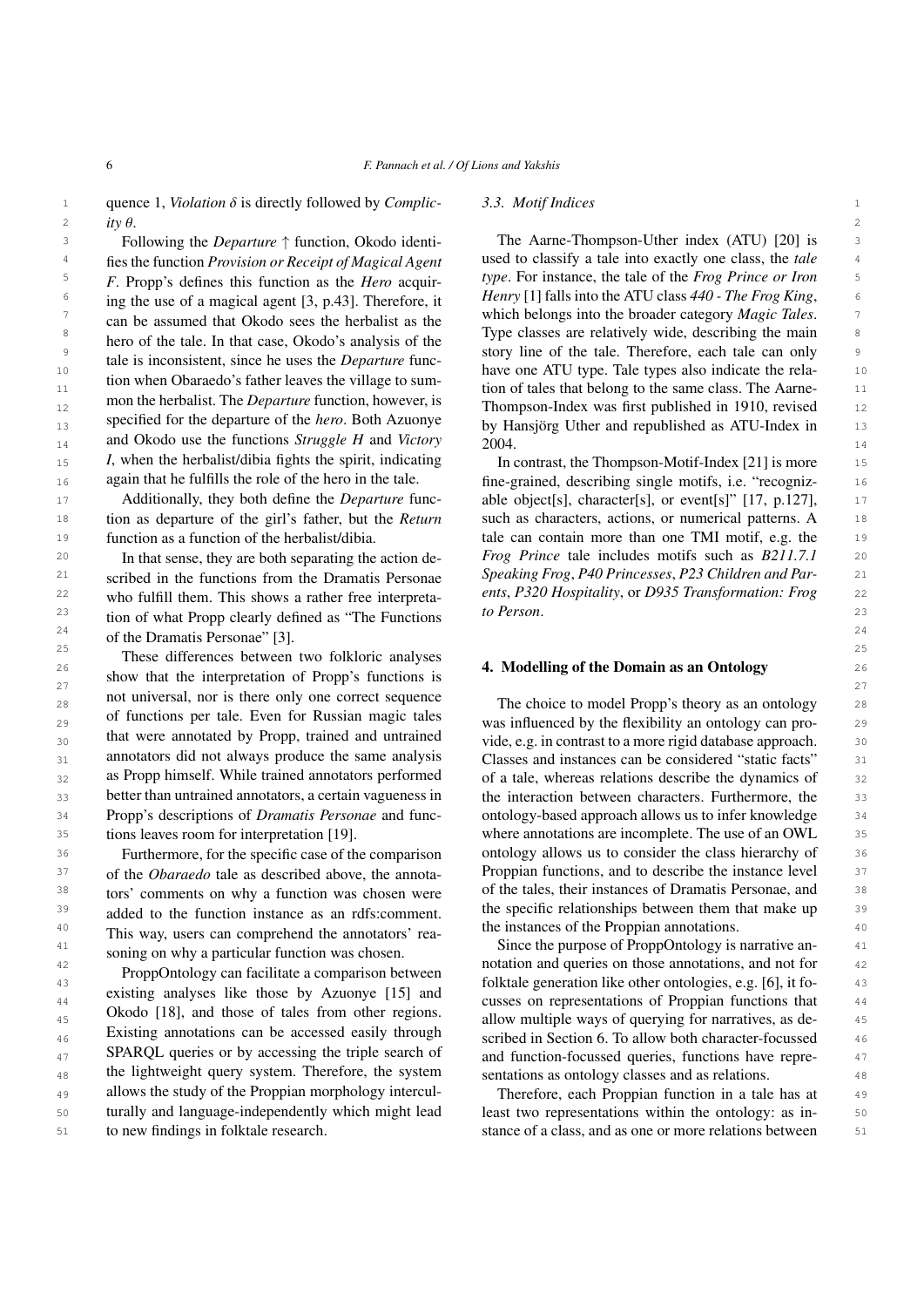<sup>1</sup> instances of character classes, and between the func-<br>ProppOntology provides multilingual information tion instance and the characters.

 $\frac{9}{2}$  ensures of the Vactory along the leads the verbelies chosen in a particular analysis. As an example, the Indian tale *Kathanar and the* depicted in Fig. [2](#page-6-1) is investigated. The object property *defeats* is used to connect the two instances of *Hero* (Kathanar) and *Villain* (Yakshi). Additionally, the appearance of the function *Victory I* is annotated as an instance of the *Victory* class that holds the verbalisations in both English and Malayalam. In addition, the instance of *Victory* is connected to the characters by :hasDefeated and :hasDefeater properties with the corresponding ranges (Villain and Hero). Table [1](#page-9-0) in Section [6.3](#page-8-0) gives some examples of these restrictions.

<span id="page-6-1"></span>

<span id="page-6-0"></span>Figure 2. Example illustration on the representation of Proppian functions as class and object properties

32 32 Smith, and Phillis Savory's *Bantu Folk Tales From* 33 **33** 33 tion about original publications of the tales. Anthology *Southern Africa* (1974) [26]. <sup>34</sup> individuals provide metadata such as title or date of Secondly, a small corpus of Indian tales, from the <sup>34</sup> 35 35 publication. Editors and authors of folktale collections <sup>36</sup> are represented as individuals, since many of them glish translation, was collected. The tales in Malay-<sup>36</sup>  $37$  are influential in their fields, e.g. Grimm and Grimm, alam have predominantly been taken from Aithihya-  $37$ <sup>38</sup> Afanasyev, or Harold Scheub for tales of the Zulu peo- maala [\[27\]](#page-20-7), a corpus of all the prevalent legends in <sup>39</sup> ple. In the future, PropoOntology can be extended with Kerala written in the 20th century. All the stories, his-<sup>40</sup> espect to the relationships between a real person and tory, mythology, and romance of the Keralite commu-<sup>41</sup> a specific tale beyond the publication e g how collection of the time, are presented in 126 articles. It rep-<sup>42</sup> tors influenced the story talling resents the social and cultural life in the state at that <sup>42</sup> ProppOntology includes bibliographical informaindividuals provide metadata such as title or date of Afanasyev, or Harold Scheub for tales of the Zulu people. In the future, ProppOntology can be extended with respect to the relationships between a real person and a specific tale beyond the publication, e.g. how collectors influenced the story telling.

44 44 *lam Kochunni*, *Naranathu Bhrandan* and *Kadamat-* $\frac{1}{45}$   $\frac{O_2}{2012}$  are used for the appearance of the evil  $\frac{1}{6}$  tathu Kathanar. <sup>46</sup> Spint in the 2012 version of the *Oburdedo* tale. The two The book is still an indispensable reference for his- $47$  specific individual can then note through information torians of the Keralite society, which lacks in historical  $47$ 48 on how it is verbalised in the given tale. In the system, and for visualization, URIs such as spirit in the 2012 version of the *Obaraedo* tale. The specific individual can then hold further information

49 To extend the available classes of characters, Propp-<br>49 50 Ontology was extended by including generational hi-<br>50 51 erarchies from [\[13\]](#page-19-12), see Section [2.](#page-1-3)  $8 \frac{\text{https://www.w3.org/TR/ow1-ref/\#Header}}{51}$ 

2 ion instance and the characters.  $\qquad \qquad$  for classes, supplied by either ourselves<sup>[7](#page-6-2)</sup>, Koleva [\[13\]](#page-19-12)  $\qquad$  2 3 As an example, the Indian tale *Kathanar and the* for the generational classes or Declerck et al. [\[8\]](#page-19-7). ProppOntology provides multilingual information

<sup>4</sup> *Yakshi* in which the hero Kathanar kills the Yakshi, as **For this purpose, common vocabularies**, such as <sup>5</sup> depicted in Fig. 2 is investigated. The object property SKOS [\[22\]](#page-20-2) or the Dublin Core metadata schema  $\epsilon$  defeats is used to connect the two instances of Hero [\[23\]](#page-20-3) are used. Additionally, common owl:Annotation- $\frac{1}{7}$  (Kathanar) and Villain (Vakshi) Additionally the an-<br>Properties were included, such as rdfs:label, rdfs:comment<sup>[8](#page-6-3)</sup>, 7  $\frac{8}{20}$  b explain why a specific Proppian function was a specific explain why a specific Proppian function was For this purpose, common vocabularies, such as

10 10 Basically, the ontology contains information anal-11 11 ogous to a traditional database schema: class hierar-12 12 chy, domains and ranges of properties, required prop- $_{13}$  : nas Defeated and that Defeater properties with the cor-<br>erties. Therefore, its core is in  $ALC$ . It also uses in-<br>13 <sup>14</sup> responding ranges (Villain and Hero). Table 1 in Sec-<br>verse roles, subroles and functionality requirements, 15 15 15 15 15 15 15 15 16 16.3 gives some examples of these restrictions. which extends it to  $\mathcal{SHIF}/\text{OWL-Lite}$ . Further exten-16 16 sions that use counting, nominals and datatypes (es-17 17 17 **pecially dates), which still is in**  $\mathcal{SHOLQ}(D)$ **, as sup-** 17 18 18 woman with villam ported by the common tools (here, mainly Protégé) 18

<sup>28</sup> Figure 2. Example illustration on the representation of Proppian cludes Harold Scheub's collection *African Tales* [\[24\]](#page-20-4) <sup>28</sup> 29 29 (2005), Nick Greaves' children's book *When Hippo* 30 30 *was hairy and other tales from Africa* (1990) [\[25\]](#page-20-5), 31 31 Children of Wax (1989) [\[4\]](#page-19-3) by Alexander McCall *Southern Africa* (1974) [\[26\]](#page-20-6).

<sup>43</sup> <sup>13</sup> **143 143 143 143 143 143 143 143 143 143 143 143 143 143 143 143 143 143 143 143 143 143 143 143 143 143 143 143 143 143 143 143 143 143 143 1** state of Kerala, published in Malayalam with their English translation, was collected. The tales in Malayalam have predominantly been taken from *Aithihyatathu Kathanar*.

<span id="page-6-3"></span><span id="page-6-2"></span>

| <sup>7</sup> Special thanks to Siya Sikobi and Nokubonga Mkhize for the |  |  |
|-------------------------------------------------------------------------|--|--|
| translation into isiZulu.                                               |  |  |
| <sup>8</sup> https://www.w3.org/TR/owl-ref/#Header                      |  |  |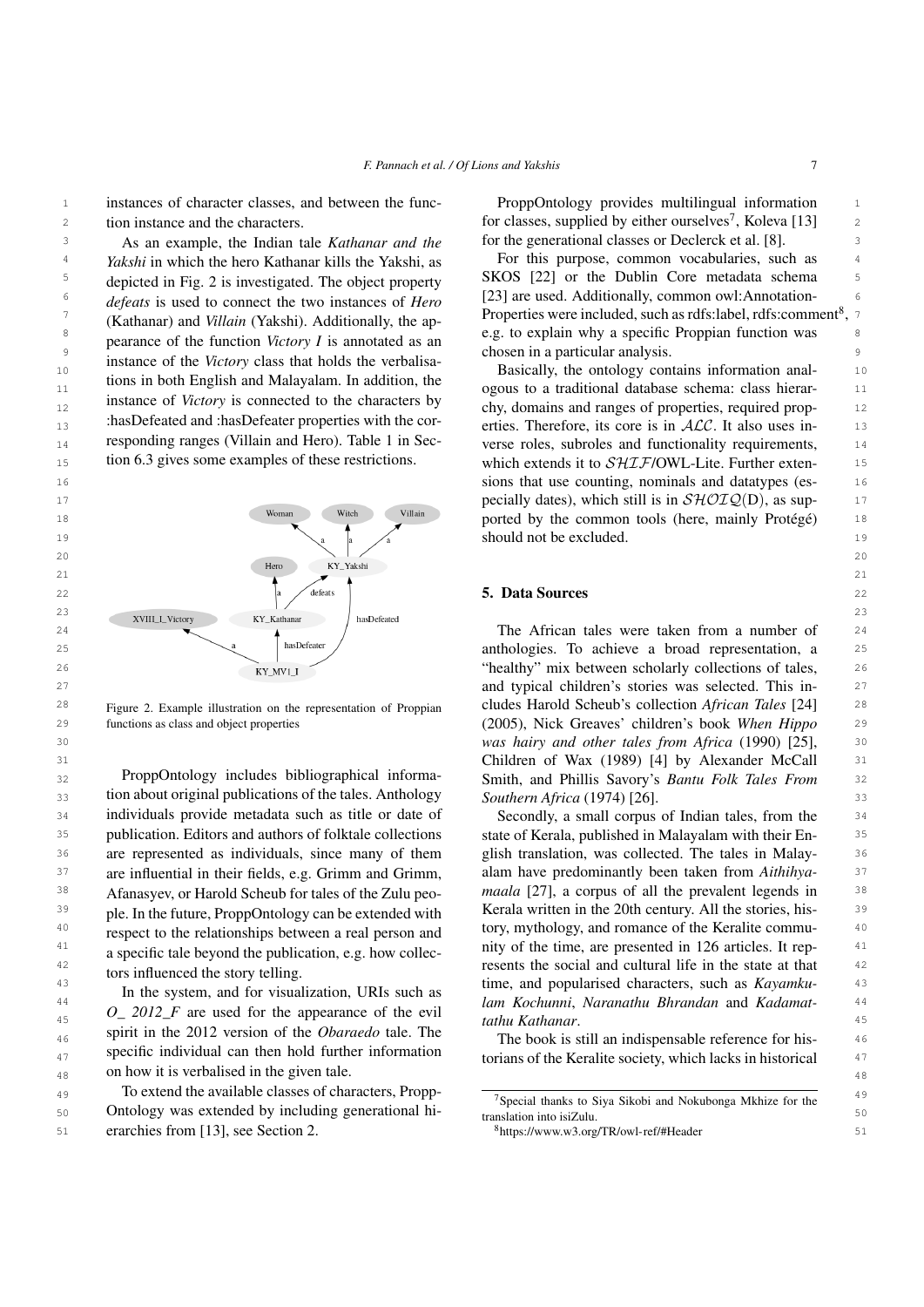1 1 1 1 1 1 1 record keeping. The English versions of the tales have the *6.1. Competency Questions* 2 2 been extracted from a translation of the book *Aithihyamaala, The Great Legends of Kerala* [\[28\]](#page-20-8).

<sup>5</sup> study, some stories have been taken from the famous questions was formulated [\[31\]](#page-20-11). If these questions can <sup>6</sup> Vadakkan Pattukal, a collection of Ballads in Malay- be answered by the final ontology, it has fulfilled its <sup>7</sup> alam. These have survived by oral passage from gener-<br>expressive purpose. They should be seen as a minimal  $\frac{7}{2}$ <sup>8</sup> ation to generation and are believed to have been writ-<br><sup>8</sup> requirement to the expressitivity of the system. <sup>9</sup> ten down in the 17th or 18th century. There may have  $\frac{1}{1}$  Which folktoles foll into a given motif class e g 10 10 1. Which folktales fall into a given motif class, e.g. <sup>11</sup><br>
still remain largely intact. The epic poem *Poothapattu* 2 Which Dramatis Personae appear in a given tale? 12 12 2. Which Dramatis Personae appear in a given tale? To encompass poetical literature in the scope of the study, some stories have been taken from the famous *Vadakkan Pattukal*, a collection of Ballads in Malayalam. These have survived by oral passage from generation to generation, and are believed to have been writbeen some additions or reductions over time, but they has also been included in the corpus [\[29,](#page-20-9) [30\]](#page-20-10).

### <span id="page-7-0"></span>6. Ontology Design

19 19 a given tale? Which sequences appear in tales in  $\frac{20}{20}$  20<br>tions are highly hierarchical as they are divided in cat-<br> $\frac{20}{20}$  6 Which Proposian functions follow a given function  $_{21}$  and the magnitude and they are divided in calculation and the Proppian functions follow a given function  $_{21}$ egories, functions, and subfunctions. Secondly, the use  $\frac{1}{22}$  predominantly, i.e., are there patterns within the  $\frac{1}{22}$ 23 of an OWL ontology allows us to represent the Prop-<br>23  $_{24}$  pian functions not only as classes within the ontology,  $\frac{1}{24}$ . Who is the editor of an anthology of folktales  $_{24}$  $_{25}$  but additionally to model the connection between the  $_{25}$  from a given origin? 26 instances of the subclasses of *Dramatis Personae*, and 28. How are Proppian functions verbalised, i.e., which 26  $_{27}$  the relationships between character and Proppian func-<br> $_{27}$  words are used to describe events that fall into a  $28 \text{ tion}$ , as shown in Fig. [2.](#page-6-1)  $28 \text{ given function class}$ ? The choice to model Propp's theory by using an ontology has two main motivations. Firstly, the funcegories, functions, and subfunctions. Secondly, the use pian functions not only as classes within the ontology, instances of the subclasses of *Dramatis Personae*, and

30 30 30 of functions, but also the relationships they represent classes of Dramatis Personae? 31 31 between characters in a tale. After all, the functions are 32 defined as "Functions of the Dramatis Personae" [\[3\]](#page-19-2)  $\qquad 0.2. \ Axioms$ <sup>33</sup> and should therefore not be separated from the charac-<sup>34</sup> ters in a tale. To our knowledge, the representation of **FOILOWING NOV and MacGuiness** design pipeline <sup>34</sup> <sup>35</sup> functions as classes and separate object properties as [31] further, a set of axioms was defined before the im-<sup>36</sup> **blowed** in this project is a novel approach **plementation** of the ontology. Some of these axioms <sup>36</sup> This approach allows us to query not only instances followed in this project is a novel approach.

<sup>38</sup> ogy in combination with natural language processing e.g.:  $\frac{39}{2}$  approaches can be employed to semi-automatically  $\frac{39}{2}$  Each tale is published in an anthology, or as part approaches can be employed to semi-automatically  $\overline{A_{00}}$  - Each tale is published in an anthology, or as part  $\frac{41}{42}$  ponent for folktale characters and Proppian functions  $\frac{41}{42}$  = Each anthology has at least one editor, a title, a  $_{42}$  ponent for folktale characters and Proppian functions  $\qquad$  – Each anthology has at least one editor, a title, a has been added. This module, as described in Sec-<br>
q<sup>3</sup> bas been added. This module, as described in Sec-<br>
q<sup>3</sup> tion [8,](#page-13-0) should be seen as a proof-of-concept study  $-$  Each tale has a title. rather than a perfect tool for extracting informa-<br> $\overline{A}$  - A tale can have an author and an origin if known.  $_{46}$  tion from folktale texts. The implementation of the  $\qquad$  – Each tale falls into one of the ATU type classes. <sub>47</sub> ontology-guided information extraction is currently  $\qquad$  – Each ATU class has an ATU number and a de-48 not accessible on the project website. Scription. Scription. To demonstrate how a thoroughly modelled ontolpopulate the ontology, an information extraction com-

49 49 Instead of using the information extraction tool, 50 50 50 manual annotation of folktale texts is also possible to the material concenterated axioms increase. 51 51 populate the ontology with additional folktales.

### *6.1. Competency Questions*

<sup>3</sup> *maala, The Great Legends of Kerala* [28]. For the design of the ontology, following Noy and <sup>4</sup> To encompass poetical literature in the scope of the McGuinness' recommendations, a set of competency <sup>4</sup>

- ATU 70-99 Other Wild Animals?
- 
- as also been included in the corpus [29, 30].  $\frac{3.6}{3.6}$  Which Proppian functions appear in African folk-14 **and 14 and 14 and 14 and 14 and 14 and 14 and 14 and 14 and 14 and 14 a** tales?
- 15 15 4. How are Dramatis Personae interacting in the 16 16 African folktales, e.g., which figures use the "in-17 **terdiction**" function?
- 18 18 5. Which sequences of Proppian functions appear in general?
	- Proppian sequences?
	- from a given origin?
	- words are used to describe events that fall into a given function class?
- 29 This approach allows us to query not only instances 9. Is there a dominating interaction between certain 29 classes of Dramatis Personae?

### *6.2. Axioms*

<sup>37</sup> The demonstrate bow a thermal wordelled onto the publication of the tale and its metadata, <sup>37</sup> Following Noy and MacGuiness' design pipeline [\[31\]](#page-20-11) further, a set of axioms was defined before the ime.g.:

- of a journal article. publisher, and a date of publication.
- Each tale has a title.
- A tale can have an author and an origin if known.
- Each tale falls into one of the ATU type classes.
- Each ATU class has an ATU number and a description.

Furthermore, content-related axioms include:

– Each tale has a set of Dramatis Personae.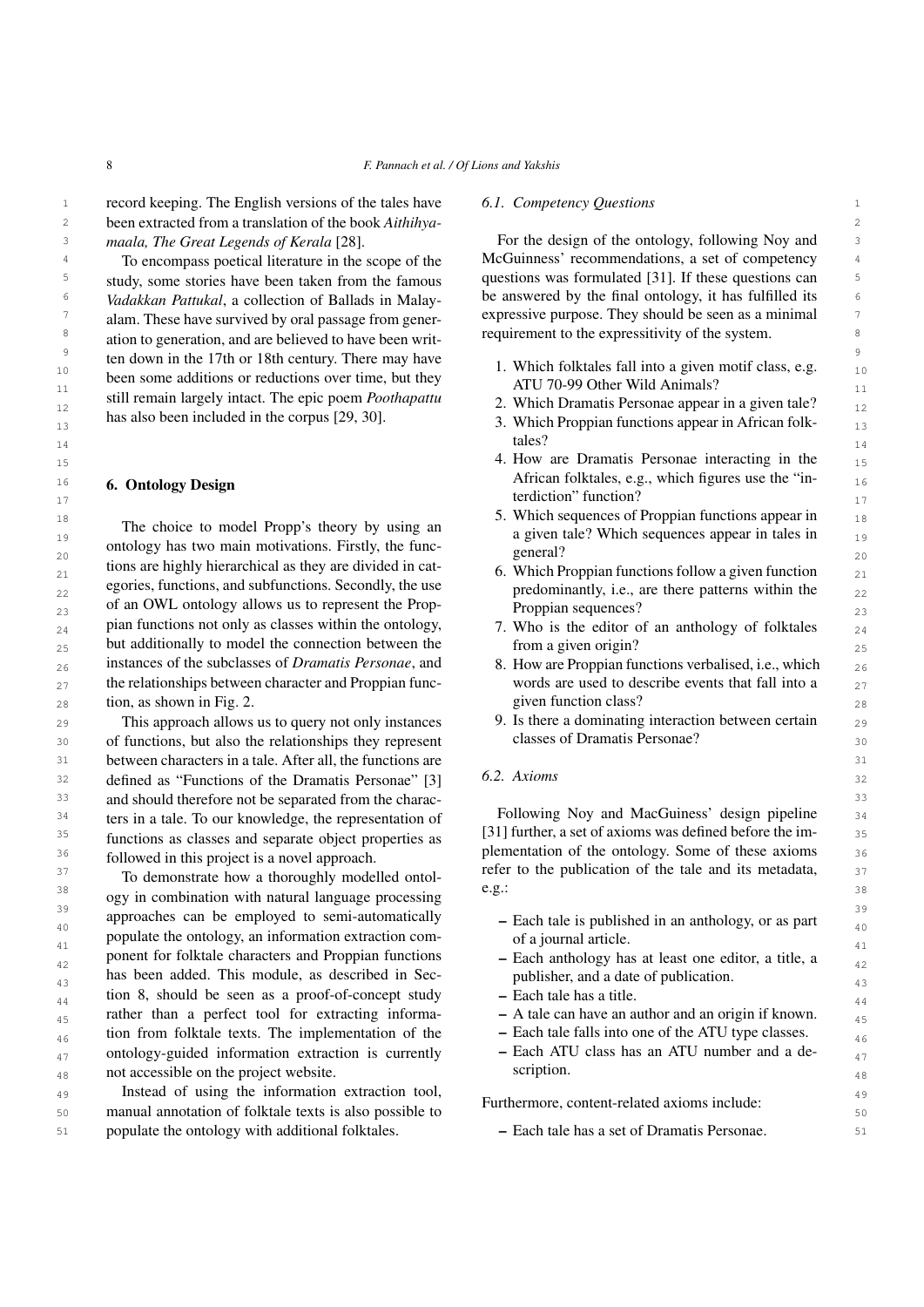$23$ 

- <sup>1</sup> Each fictional character belongs to one or more proach might lead to a limited application of ontology <sup>1</sup> 2 2 2 2 character classes and is represented by one or reasoning in the future. 3 3 First, a set of description logic statements that model – Each fictional character belongs to one or more more verbalisations.<sup>[9](#page-8-1)</sup>
	- If a Proppian function applies to a tale, there is some verbalisation in the text.
	- In a tale, Proppian functions always follow a specific order (see below), which is represented by a sequence.
	- Each Proppian function is represented by a symbol.

 $\mu_{\text{pero}}$  15 tion can only be applied if it describes a relation be *partee.Hero*, as shown in Fig. [2.](#page-6-1)  $\frac{16}{16}$  two exemplarily how Proppian functions  $\frac{16}{16}$  two exemplarily how Proppian functions  $\frac{16}{16}$  $\frac{17}{12}$  were modelled using reference restrictions e  $\alpha$  are modelled as relations between characters. In addi-In addition to these axioms, following Propp's approach, axioms for the description of the narrative were derived. These restrictions mainly model the scope of Proppian functions, e.g., the *Wedding* function can only be applied if it describes a relation between the *Hero* and the *Princess*. These restrictions were modelled using rdfs:range restrictions, e.g.

: has B ride rdfs : domain : Wedding; rdfs: range: Princess, : hasGroom rdfs: domain : Wedding; rdfs: range: Hero.

24 If a function applies to a tale, the axiom holds. Not 6.4. Implementation of Ontology Classes 24 25 25 all of the functions need to occur in every tale, but 26 26 all axioms, regarding which *Dramatis Personae* ful-27 fill them, need to be fulfilled. Additionally, their order plemented. They are divided into the five main cat-28 needs to remain the same. An exception to the sequen- egories *Preparation, Complication, Functions of the* 28 29 tial order can be made under special circumstances *Donor, Struggle, and Dénouement*. Fig. 3b shows the 29 30 **100** when a function is inverted [3, p.107]. **The analytical main character classes, in particular the Proppian char-** 30 needs to remain the same. An exception to the sequen-when a function is inverted [\[3,](#page-19-2) p.107].

### <span id="page-8-0"></span>*6.3. Modelling Folktales in Description Logic*

34 Modelling folktale narrative in Description Logic In contrast to the ontology by Declerck et al. [\[8\]](#page-19-7), 34 35 was particularly challenging, since certain real-life re- the classes modelling the Proppian functions and their 35 36 strictions do not necessarily hold for the folktale do-<br>subfunctions have been named after their original de-<br>36 37 main. For instance, while in real life the classes of hu-scription as published in [3]. 38 38 Furthermore, in ProppOntology the types of Drama-39 ical animals) would certainly be distinct, these classes is Personae are modelled as subclasses and not as indi-40 might mix in folktales, e.g. transfiguration of humans viduals of the Dramatis Personae class. This way, char-<sup>41</sup> into animals or a human mother giving birth to animals acters can be assigned appearing in a specific tale as Modelling folktale narrative in Description Logic was particularly challenging, since certain real-life restrictions do not necessarily hold for the folktale domans and animals (in the sense of non-human biological animals) would certainly be distinct, these classes into animals or a human mother giving birth to animals are recurrent pattern especially in African tales.

43 Especially with regard to future extensions of the as Victim. 44 ontology, it is crucial that the logical foundations are Following Propp's naming conventions, the sub-45 not preventing the annotation of unforeseen patterns functions are named following the same pattern as the 45 the function, e.g., δ1*\_Interdiction\_violated*. The 46<br>A 51 statements such as those that are indicated by Propo's contology was designed in OWL using the Protégé and <sup>47</sup> statements, such as those that are indicated by Propp's ontology was designed in OWL using the Protégé <sup>47</sup> <sup>48</sup> theory, have been defined in awareness that this ap-<br><sup>48</sup> desktop application [32]. not preventing the annotation of unforeseen patterns in folktales. Therefore, only general description logic statements, such as those that are indicated by Propp's

<span id="page-8-1"></span><sup>9</sup>e.g., in the tale Snow White 'the stepmother' and 'the evil queen' describe the same individual.

reasoning in the future.

<sup>4</sup> - If a Proppian function applies to a tale, there is the class hierarchy was defined. They are divided <sup>4</sup> 5 between statements that are content-related, such as  $\epsilon$  **- In a tale, Proppian functions always follow a spe-** *Princess*  $\epsilon$  *DramatisPersonae*, and those that are  $\epsilon$ 7 cific order (see below), which is represented by a metadata related, such as *Anthology*  $\subseteq$  *Publication*. 8 Secondly, since ProppOntology is designed to model 9 Propp's functions not only as classes but also as rela- 10 tions between folktale characters, a set of restrictions 11 regarding the range and domain of Proppian functions 12 were defined, e.g., Donor v ∀ requestsService.Hero. 13 Furthermore, Proppian functions are connected to the 14 14 14 14 14 14 14 1500 COTES CONFIDENT AND THE USE OF THE USE OF THE USE OF THE USE OF THE USE OF THE USE OF THE USE OF THE USE OF THE USE OF THE USE OF THE USE OF THE USE OF THE USE OF THE USE OF THE USE OF THE USE OF

18 18 tion, functions and their subfunctions are represented <sup>19</sup> 19 **has Rride** rdfs domain Wedding as ontology classes. Since the function hierarchy fol-20 20 lows directly from Propp's theory [\[3\]](#page-19-2), the authors re-21 **has Groom rdfs: domain: Wedding:** frain from listing description logic statements on the 21 22 a class hierarchy for Proppian functions. 22 and the state of the case of the case of the case of the case of the case of the case of the case of the case of the case of the case of the case of the case of the case of t

### *6.4. Implementation of Ontology Classes*

31 31 acters and the classes imported from [\[13\]](#page-19-12). The sub-32 **6.3.** Modelling Folktales in Description Logic classes of *Animal* are far from complete, and can be 32 33 33 extended where needed. Fig. [3a](#page-11-1) shows how the 31 function classes are implemented. They are divided into the five main cat-*Donor*, *Struggle*, and *Dénouement*. Fig. [3b](#page-11-1) shows the

scription as published in [\[3\]](#page-19-2).

42 42 individuals of character classes, such as *O\_Obaraedo* viduals of the Dramatis Personae class. This way, charas *Victim*.

> Following Propp's naming conventions, the subdesktop application [\[32\]](#page-20-12).

Alternative labels consist of translations of the 49 <sup>50</sup>  $9e.g.,$  in the tale Snow White 'the stepmother' and 'the evil queen' skos: prefLabels in different languages, such as Ger- <sup>50</sup> 51 51 man, Russian, and Bulgarian, that were either im-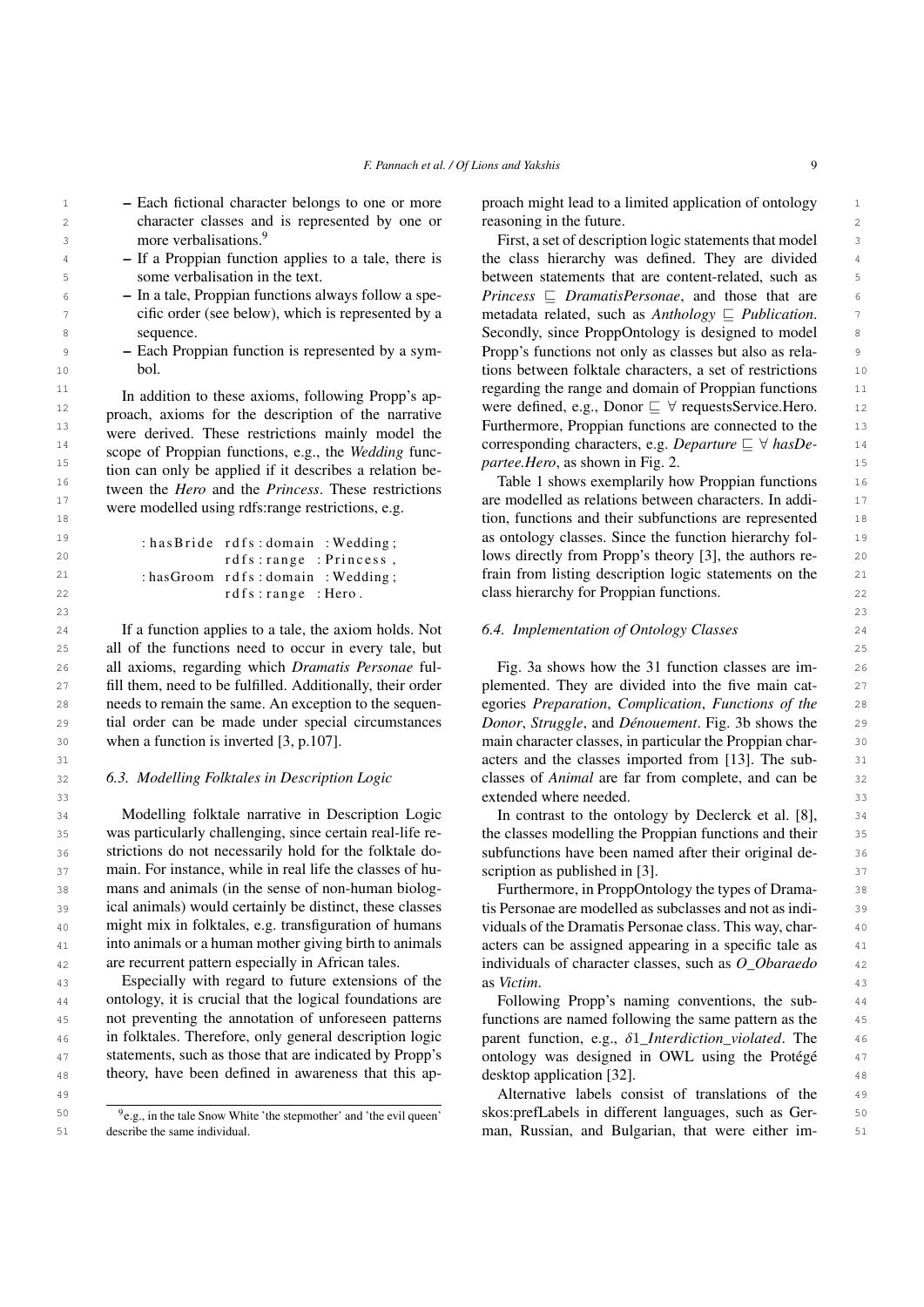| 3              | Selection of Important Concepts                                             | Some classes appear in pairs, such as the A Lack               | 3              |
|----------------|-----------------------------------------------------------------------------|----------------------------------------------------------------|----------------|
| $\overline{4}$ |                                                                             | function and $K$ <i>Liquidation of Lack</i> . They can be com- | $\overline{4}$ |
| 5              | $\exists$ consists Of Move $\Box$ Tale                                      | bined using the <i>correspondsTo</i> relation.                 | 5              |
| 6              | $\exists$ FollowedBy.ProppianFunction $\sqsubseteq$ ProppianFunction        |                                                                | 6              |
| 7              | $\exists$ PrecededBy.ProppianFunction $\sqsubseteq$ ProppianFunction        | 6.5. Object and Data Properties and their                      | 7              |
| 8              | $\exists$ corresponds To. Proppian Function $\sqsubseteq$ Proppian Function | Constraints                                                    | 8              |
| $\overline{9}$ | ProppianFunction $\sqsubseteq \exists$ applies. Tale                        |                                                                | 9              |
| 10             | Tale $\sqsubseteq \exists$ published In. Publication                        | As mentioned before, Proppian functions are mod-               | 10             |
| 11             | FictionalCharacter $\sqsubseteq \exists$ appears In. Tale                   | elled as classes, capturing their appearances in tales as      | 11             |
| 12             | FictionalCharacter $\Box \neg$ RealPerson                                   | individuals. To be able to examine the interaction be-         | 12             |
| 13             | Hero $\Box \forall$ acquires. Magical Agent                                 | tween folktale characters, they are also represented by        | 13             |
| 14             | Hero $\Box$ $\forall$ marries. Princess                                     | object properties.                                             | 14             |
| 15             | Hero $\sqsubseteq \forall$ combats.(Villain $\sqcup$ Donor)                 | Propp [3] defines strictly which character has to per-         | 15             |
| 16             | Hero $\sqsubseteq \forall$ recognizedByMeansOf.Object                       | form a certain action in order for a function to apply.        | 16             |
| 17             | Donor $\sqsubseteq \forall$ attemptsHarm.Hero                               | For instance, the <i>Hero</i> can be only interrogated by the  | 17             |
| 18             | Donor $\sqsubseteq \forall$ begsForFreedom.Hero                             | donor, which implies the function D2 Donor greets              | 18             |
| 19             | Donor $\sqsubseteq \forall$ requests.(Task $\sqcup$ Object)                 | and interrogates the Hero. If another person e.g., the         | 1 <sup>°</sup> |
| 20             | Villain $\sqsubseteq \forall$ causesHarm.FamilyMember                       | villain interrogates the hero, in order to find out more       | 20             |
| 21             | Villain $\sqsubseteq \neg$ (Victim $\sqcup$ Hero)                           | about him or her, the function Reconnaissance $\epsilon$ 1 ap- | 21             |
| 22             | Villain $\sqsubseteq \forall$ threatens. Victim                             | plies.                                                         | 22             |
| 23             | Reward $\sqsubseteq \exists$ is Rewarded To. Hero                           | Data properties mainly provide metadata informa-               | 23             |
| 24             | Reward $\sqsubseteq \neg$ MagicalAgent                                      | tion, such as the tale title or the key used for distin-       | 24             |
| 25             | Task $\sqsubseteq \exists$ proposedBy. Fictional Character                  | guishing the individuals. A few data properties come           | 25             |
| 26             | Task $\sqsubseteq \exists$ proposed To. Hero                                | with the Family Ontology, such as hasGender.                   | 26             |
| 27             | Wedding (W) $\sqsubseteq \forall$ has Groom. Hero                           |                                                                | 27             |
| 28             | Wedding (W) $\sqsubseteq \forall$ has Bride. Princess                       | 6.6. Folktale Annotation                                       | 28             |
| 29             | Departure $\sqsubseteq \forall$ has Departee. Hero                          |                                                                | 2 <sup>c</sup> |
| 30             | Victory $\sqsubseteq \forall$ has Defeater. Hero                            | Note that the use of the term "annotation" in this             | 30             |
| 31             | Victory $\sqsubseteq \forall$ has<br>Defeated.<br>Villain                   | section follows the linguistic definition, i.e. the analy-     | 31             |
| 32             | Villain $\sqsubseteq \forall$ taskes<br>Posession<br>From.Victim            | sis of tales, not the sense of owl:AnnotationProperties.       | 32             |
| 33             | Donor tests the Hero (D1) $\sqsubseteq \forall$ has Tester. Donor           | Five different student annotators were asked to pro-           | 33             |
| 34             | Donor tests the Hero (D1) $\sqsubseteq \forall$ has Tested. Hero            | vide Proppian analyses for different folktales. Annota-        | 34             |
| 35             | Donor tests the Hero (D1) $\sqsubseteq \forall$ has Task. Task              | tors were first introduced to the theory, before they an-      | 35             |
|                |                                                                             |                                                                |                |

<sup>38</sup> Ported from the Fannly Ontology [15] of [6], pro-<br>pear in the tales. Each character and function instance  $39$  vided by halve speakers of isizult for the possible was annotated as an individual in the ontology. They  $39$  $_{40}$  application of the system for Affican tales in their are identifiable by a key that indicates to which folk-  $_{40}$ <sup>41</sup> hative languages, or created by ourselves. Some En-<br>tale they belong, e.g., individuals starting with *COW* <sup>41</sup> 42 42 belong to the tale *Children of Wax*. Despite a function 43 synsets via the NLTK WordNet interface<sup>10</sup>, in order instance always being connected to a tale by an *applies* 43 44 to increase the number of matches between the folk-<br>relation, and respectively a character by a *appearsIn* 44 45 tale text and the skos:prefLabels for the information relation, this naming convention can be used for filterported from the Family Ontology [\[13\]](#page-19-12) or [\[8\]](#page-19-7), provided by native speakers of isiZulu for the possible application of the system for African tales in their native languages, or created by ourselves. Some English skos:altLabels have been derived from WordNet synsets via the NLTK WordNet interface $10$ , in order to increase the number of matches between the folkextraction.

<sup>47</sup> Example specifications for function classes and individuals comprehensible. 47

<span id="page-9-1"></span><sup>10</sup><http://www.nltk.org/howto/wordnet.html>

1 1 lustration of a Proppian function instance is shown in 2 and 2 and 2 and 2 and 2 and 2 and 2 and 2 and 2 and 2 and 2 and 2 and 2 and 2 and 2 and 2 and 2 and 2 and 2 and 2 and 2 and 2 and 2 and 2 and 2 and 2 and 2 and 2 and 2 and 2 and 2 and 2 and 2 and 2 and 2 and 2 and 2 and Fig. [4.](#page-12-0)

# *Constraints*

33 Donor tests the Hero (D1) ⊑  $\forall$  has Tester. Donor **Five different student annotators were asked to pro-** 33 34 Donor tests the Hero (D1)  $\subseteq$   $\forall$  has Tested. Hero  $\forall$  vide Proppian analyses for different folktales. Annota-35  $\Box$  Donor tests the Hero (D1)  $\Box$   $\forall$  has Task. Task  $\Box$  tors were first introduced to the theory, before they an-36 36 notated Dramatis Personae and their respective Prop-37 37 pian roles, as well as Proppian functions as they ap-<sup>46</sup> extraction. At a set of the list of the list of the list of the list of the list of the list of the list of the list of the list of the list of the list of the list of the list of the list of the list of the list of t relation, this naming convention can be used for filterindividuals comprehensible.

<sup>48</sup> character classes are given in Listings [1](#page-10-0) and [2,](#page-10-1) an il-<br>Each function or character of a tale comes with a 49 49 verbalisation, i.e. their representation in the text ("the 50 50 Yakshi", "the witch", "she", etc.) In the case of annota-<sup>10</sup>http://www.nltk.org/howto/wordnet.html tions of the same tale in more than one language, ver-<br>51 Each function or character of a tale comes with a

<span id="page-9-0"></span>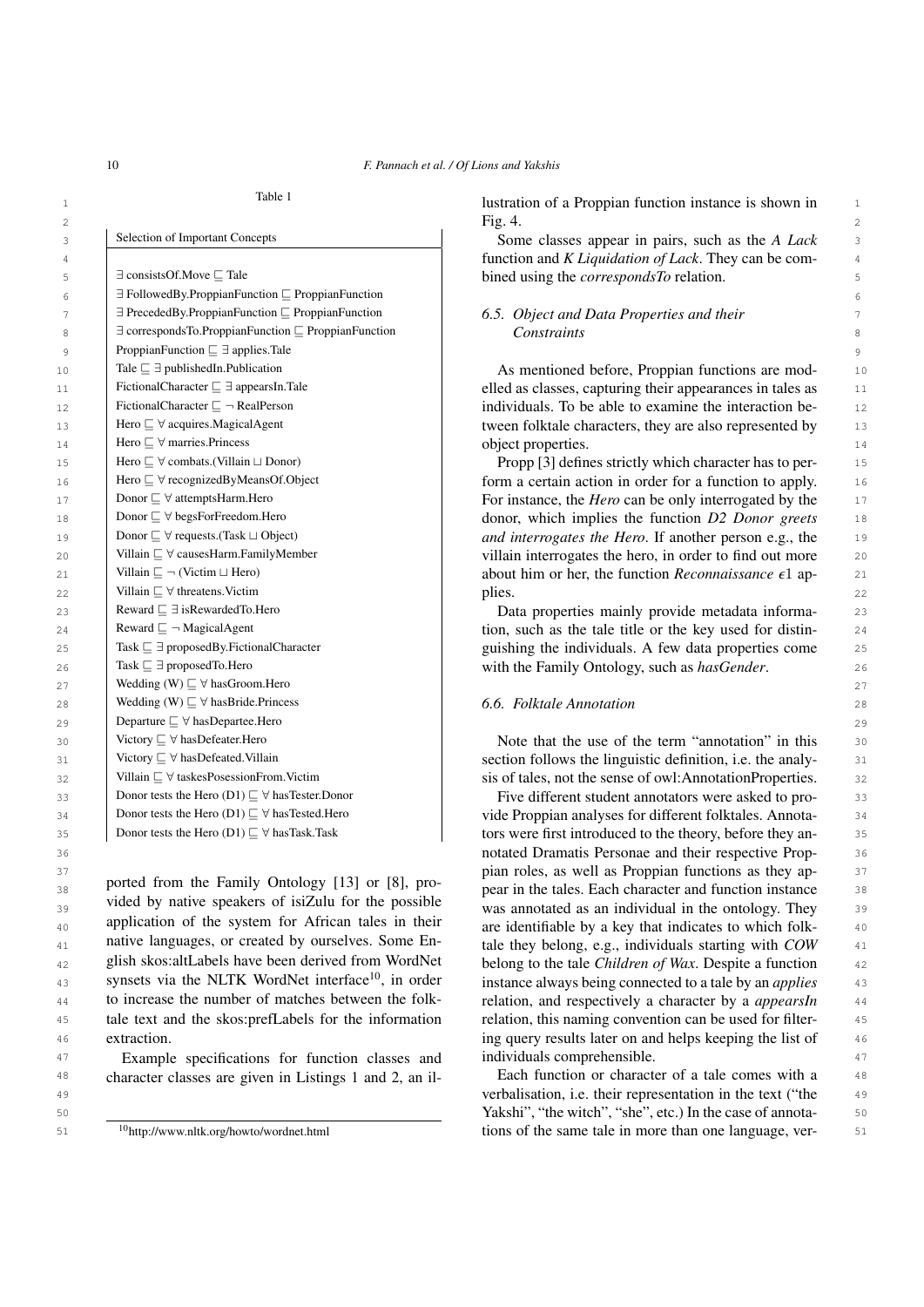### <span id="page-10-0"></span> $1$ 2 2 Listing 1: Example specification of a Proppian function 3 3

 $\begin{array}{ll} 4 & \textit{\#}\# \quad \textit{https://teaching.gcdh.de/PropOntology/1.0.1#XVIII\_I\_Victory} \end{array}$ 5 ProppOntology:XVIII\_I\_Victory rdf:type owl:Class ;<br>rdfs:subClassOf ProppOntology:IV\_Struggle ;  $\begin{array}{ccc} \text{6} \\ \text{6} \end{array}$   $\begin{array}{ccc} \text{6} \\ \text{7} \end{array}$   $\begin{array}{ccc} \text{7} \\ \text{8} \end{array}$   $\begin{array}{ccc} \text{7} \\ \text{8} \end{array}$   $\begin{array}{ccc} \text{8} \\ \text{9} \end{array}$   $\begin{array}{ccc} \text{8} \\ \text{9} \end{array}$   $\begin{array}{ccc} \text{9} \\ \text{10} \end{array}$   $\begin{array}{ccc} \text{11} \\ \text{12} \end{array}$   $\begin{array}{ccc} \text$ owl:onProperty :hasDefeated ;<br>owl:someValuesFrom :Villain  $\begin{array}{ccc} & 1, & \text{ } \\ & 8 & \text{ } \\ \end{array}$  [rdf:type owl: Restriction ; 9 9 owl : o n P r o p e r t y : h a s D e f e a t e r ; owl : someValuesF rom : Hero  $1<sup>1</sup>$ 11 11 11<br>
"The villain is defeated."@en ,<br>
12 skos:altLabel "Sieg"@de , " ukunqoba "@zu ,<br>skos : pref Label "Victory "@en ;<br>skos – x l : literal Form " l" . 14 14 15 15  $16$ ] ;<br>, rdfs:comment "Der Gegenspieler wird besiegt."@de

### <span id="page-10-1"></span>17 17 18 18 Listing 2: Example specification of a Character class 19 19

24 24  $25$ 

```
20 ### https://teaching.gcdh.de/ProppOntology/1.0.1#Villain 20
21 ProppOntology:Villain rdf:type owl:Class ;<br>rdfs:subClassOf ProppOntology:Dramatis_Personae ;
22 22
skos: prefLabel "Villain"@en. 23
                dc:source "Vladimir Propp: Morphology of the Folktale. Austin, Texas 1968"@en ;<br>skos:altLabel "Schurke, Boesewicht"@de ;<br>skos:prefLabel "Villain"@en .
```
26 balisations in both languages are provided, e.g., in En- ferent annotators could make different assignments of 26 27 glish and Malayalam. This feature allows interesting the same individuals named in a tale, as described in 27 28 insights into the cultural transfer that folktales undergo Section 3.2 for different annotations of the *Obaraedo* 28 29 during the translation process. This is not only useful for the current cases of 29 during the translation process.

31 31 metadata of the tale, such as the title or the publication 32 32 it was published in. Furthermore, annotators were asked to provide

33 **Each tale was annotated by one annotator. As illus-** 6.7. Usage of Ontology Reasoning 33 34 34 trated in the discussion about the Obaraedo tale in Sec-35 35 tion [3.2,](#page-4-1) and in experiments by Bod et al. [\[19\]](#page-19-18), it is very 36 unlikely that two annotators produce the same analy-<br>and might be extended with  $\mathcal{SHOLQ}(D)$ , which is 37 sis. Moreover, the ontology is accessible through the supported by e.g. Protégé. 37 38 38 institutional Webprotégé server, which creates an envi-39 ronment that allows users to discuss different Proppian to *derive* new knowledge which would be interesting 39 40 analyses, e.g. using the Webprotégé comment func- to the users (the only derived information could come 40 41 41 tionality, and foster scholarly communication within 42 the discipline of Folkloristics. However, ProppOnto- feated Dramatis Personae belongs to class Villain - 42 43 logy does not aim to provide a ground truth in the sense a fact that a annotator is (or should be) aware of). 43 44 44 Instead, the DL framework is merely used as a forunlikely that two annotators produce the same analyanalyses, e.g. using the Webprotégé comment funclogy does not aim to provide a ground truth in the sense of indisputable Proppian annotations.

<sup>46</sup> by an own RDF subgraph that is only connected to the tion with correctness guarantees, and for consistency <sup>46</sup> 47 47 tale, and via rdf:type edges to the classes of ProppOn-48 48 tology, and by the verbalisations to the tale text, but 49 not to any other annotation. Especially, every *Drama*- ing annotations of the *Obaraedo* tale, sometimes these 49 50 *tis Personae p* of a tale *t* detected in an annotation *a* annotations are actually inconsistent usage of Propp's 50 51 becomes a separate RDF node  $uri(t, a, p)$  – thus, dif-<br>approach. One could conclude that these annotators 51 becomes a separate RDF node  $uri(t, a, p)$  – thus, dif-

30 **130** Furthermore, annotators were asked to provide manual annotation, but can also help much to generate 30 ferent annotators could make different assignments of the same individuals named in a tale, as described in Section [3.2](#page-4-1) for different annotations of the *Obaraedo* automated annotations, or in an interactive process.

### *6.7. Usage of Ontology Reasoning*

As described in Section [4,](#page-5-0) the ontology is in SHIF supported by e.g. Protégé.

45 Note that every annotation of a tale is represented mal framework that allows for a logical axiomatiza- 45 The ontology reasoning is usually not actually used to *derive* new knowledge which would be interesting from assertions like rdfs:domain/range, e.g., that a defeated *Dramatis Personae* belongs to class *Villain* – mal framework that allows for a logical axiomatization with correctness guarantees, and for consistency checks.

> Furthermore, as described in Section [3.2](#page-4-1) for existing annotations of the *Obaraedo* tale, sometimes these annotations are actually inconsistent usage of Propp's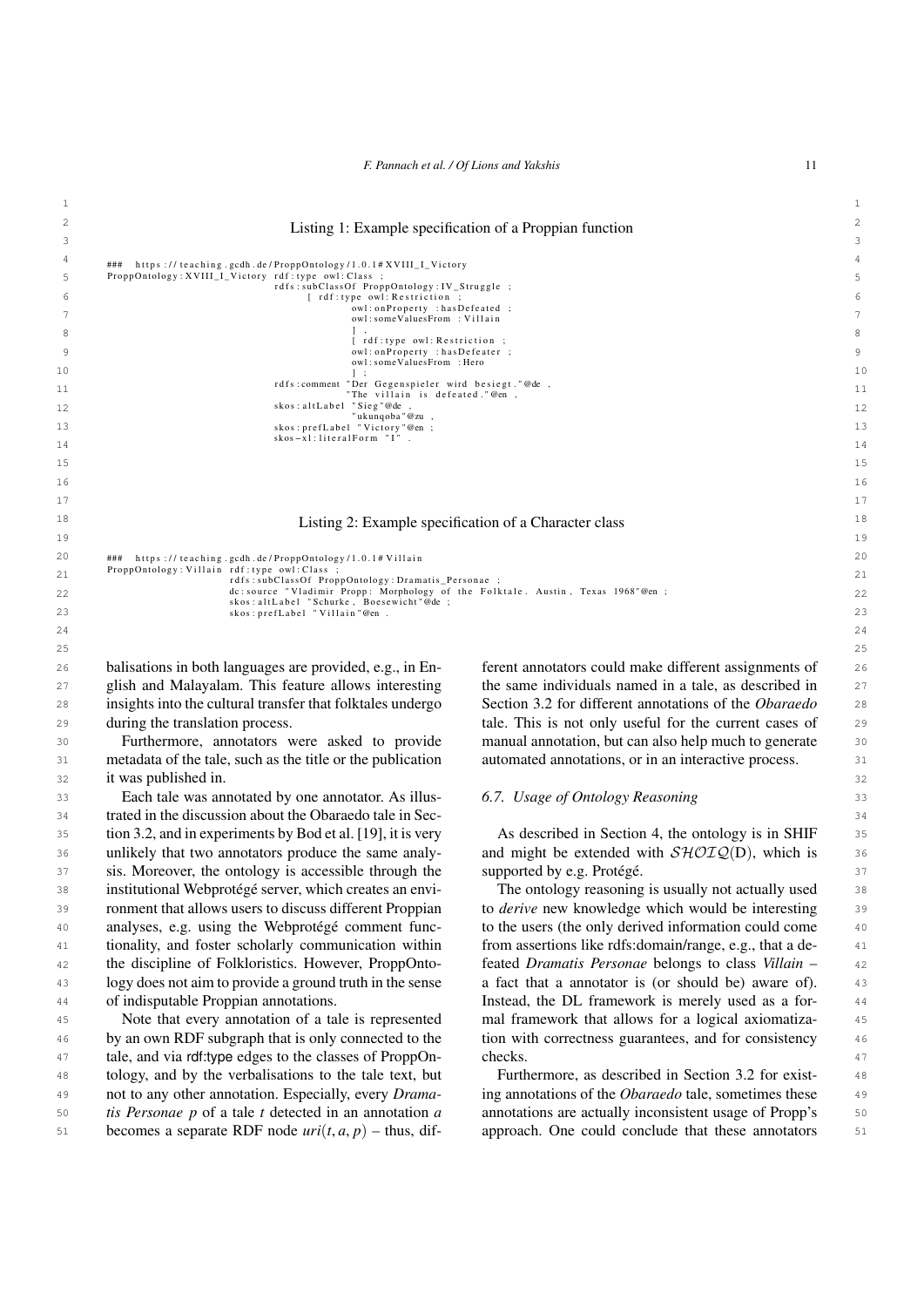<span id="page-11-1"></span>12 *F. Pannach et al. / Of Lions and Yakshis*

6 RDF graph.<br>
The VL The Complicity<br>
S Colering any (new or existing)<br>
S Complication<br>
S Complication<br>
Complication<br>
Complication<br>
Complication<br>
Complication<br>
Complication<br>
Complication<br>
Complication<br>
S (i.e., extracted fr  $\frac{1}{2}$   $\frac{1}{2}$   $\frac{1}{2}$   $\frac{1}{2}$   $\frac{1}{2}$   $\frac{1}{2}$   $\frac{1}{2}$   $\frac{1}{2}$   $\frac{1}{2}$   $\frac{1}{2}$   $\frac{1}{2}$   $\frac{1}{2}$   $\frac{1}{2}$   $\frac{1}{2}$   $\frac{1}{2}$   $\frac{1}{2}$   $\frac{1}{2}$   $\frac{1}{2}$   $\frac{1}{2}$   $\frac{1}{2}$   $\frac{1}{2}$   $\frac{1}{2}$  **b**  $\left| \begin{array}{c} \text{...} \\ \text{...} \end{array} \right|$  annotation of a tale, this subgraph, can be considered annotation of a tale, this subgraph, can be considered  $\frac{1}{2}$   $\frac{1}{2}$   $\frac{1}{2}$   $\frac{1}{2}$   $\frac{1}{2}$   $\frac{1}{2}$   $\frac{1}{2}$   $\frac{1}{2}$   $\frac{1}{2}$   $\frac{1}{2}$   $\frac{1}{2}$   $\frac{1}{2}$   $\frac{1}{2}$   $\frac{1}{2}$   $\frac{1}{2}$   $\frac{1}{2}$   $\frac{1}{2}$   $\frac{1}{2}$   $\frac{1}{2}$   $\frac{1}{2}$   $\frac{1}{2}$   $\frac{1}{2}$  10 validate it together with the ProppOntology specifica- $\frac{1}{1}$   $\frac{1}{1}$   $\frac{1}{1}$   $\frac{1}{1}$   $\frac{1}{1}$   $\frac{1}{1}$   $\frac{1}{1}$   $\frac{1}{1}$   $\frac{1}{1}$   $\frac{1}{1}$   $\frac{1}{1}$   $\frac{1}{1}$   $\frac{1}{1}$   $\frac{1}{1}$   $\frac{1}{1}$   $\frac{1}{1}$   $\frac{1}{1}$   $\frac{1}{1}$   $\frac{1}{1}$   $\frac{1}{1}$   $\frac{1}{1}$   $\frac{1}{1}$  $\frac{12}{12}$  and  $\frac{100}{12}$  in the function of the donor 13 13 14  $\blacksquare$   $\blacksquare$   $\blacksquare$   $\blacksquare$   $\blacksquare$   $\blacksquare$   $\blacksquare$   $\blacksquare$   $\blacksquare$   $\blacksquare$   $\blacksquare$   $\blacksquare$   $\blacksquare$   $\blacksquare$   $\blacksquare$   $\blacksquare$   $\blacksquare$   $\blacksquare$   $\blacksquare$   $\blacksquare$   $\blacksquare$   $\blacksquare$   $\blacksquare$   $\blacksquare$   $\blacksquare$   $\blacksquare$   $\blacksquare$   $\blacksquare$   $\blacksquare$   $\blacksquare$   $\bl$ 15<br>
A XXI\_R\_Gruggle of Lack<br>  $\frac{XVI\_B$  (Figure 15)  
\n=  $XX \perp \text{Return } 1$  (Figure 16)  
\n=  $XX \perp \text{Return } 1$  (Figure 16)  
\n=  $XX \perp \text{Return } 1$  (Figure 17)  
\n=  $XX \perp \text{return } 1$  (Figure 18)  
\n=  $XX \perp \text{return } 1$  (Figure 19)  
\n=  $XX \perp \text{return } 1$  (Figure 19)  
\n=  $X \perp \text{return$ **16**  $\frac{1}{2}$  **16**  $\frac{1}{2}$  **16**  $\frac{1}{2}$  **16**  $\frac{1}{2}$  **16**  $\frac{1}{2}$  **16**  $\frac{1}{2}$  **16**  $\frac{1}{2}$  **16**  $\frac{1}{2}$  **16**  $\frac{1}{2}$  **16**  $\frac{1}{2}$  **16**  $\frac{1}{2}$  **16**  $\frac{1}{2}$  **16**  $\frac{1}{2}$  **16**  $\frac{1}{2}$  **16**  $\frac{$  17 mentation aspects of the lightweight query system. 18 The core of the system is a Flask[11](#page-11-2)-based web ap- 19 plication which provides three major functionalities: 20 queries, annotation, and ontology browsing. While **1 Example 1 Example 1 Example 1 C** Recognition and the second versus are developed using 21 22 programming languages like PHP or Ruby, Python was 23 used in the context of this project because of the exten-  $\blacksquare$  Task  $24$   $\blacksquare$  Task 25 (a) Class Hierarchy of Proppian Eunctions the information extraction. This way, the system was 25 26 developed in one language, avoiding the need to ex- $27 \rightarrow 27$  and  $\frac{27}{10}$  and  $\frac{27}{10}$  change data back and forth between different applica- $\qquad \qquad$   $\qquad \qquad$   $\qquad$   $\qquad$   $\qquad$   $\qquad$   $\qquad$   $\qquad$   $\qquad$   $\qquad$   $\qquad$   $\qquad$   $\qquad$   $\qquad$   $\qquad$   $\qquad$   $\qquad$   $\qquad$   $\qquad$   $\qquad$   $\qquad$   $\qquad$   $\qquad$   $\qquad$   $\qquad$   $\qquad$   $\qquad$   $\qquad$   $\qquad$   $\qquad$   $\qquad$   $\qquad$   $\qquad$   $\qquad$   $\qquad$   $\$  29  $\overline{1}$   $\overline{2}$   $\overline{2}$   $\overline{2}$   $\overline{2}$   $\overline{2}$   $\overline{2}$   $\overline{2}$   $\overline{2}$   $\overline{2}$   $\overline{2}$   $\overline{2}$   $\overline{2}$   $\overline{2}$   $\overline{2}$   $\overline{2}$   $\overline{2}$   $\overline{2}$   $\overline{2}$   $\overline{2}$   $\overline{2}$   $\overline{2}$   $\overline{2}$   $\overline{2$  $\frac{30}{20}$  30  $\frac{30}{20}$   $\frac{30}{20}$   $\frac{30}{20}$   $\frac{30}{20}$   $\frac{30}{20}$   $\frac{30}{20}$   $\frac{30}{20}$   $\frac{30}{20}$   $\frac{30}{20}$   $\frac{30}{20}$   $\frac{30}{20}$   $\frac{30}{20}$   $\frac{30}{20}$   $\frac{30}{20}$   $\frac{30}{20}$   $\frac{30}{20}$   $\frac{30}{20}$   $\$  $\bigcup_{i=0}^{\infty}$  Father extends the server  $\bigcup_{i=0}^{\infty}$  Father server  $\bigcup_{i=0}^{\infty}$  Father server  $\bigcup_{i=0}^{\infty}$  Father server  $\bigcup_{i=0}^{\infty}$   $\bigcup_{i=0}^{\infty}$  Father server  $\bigcup_{i=0}^{\infty}$   $\bigcup_{i=0}^{\infty}$   $\bigcup_{i=0$ **processes the SPARQL queries and sends the results** 32 **33 back to the Flask application.** 33 34 For the ontology processing, an Apache Jena Fuseki 35 35 **Server application is used. It provides a comfortable** 35  $\frac{36}{10}$   $\frac{36}{100}$   $\frac{36}{100}$   $\frac{36}{100}$  handling of SPARQL updates and queries via a REST- $\frac{37}{2}$  ful API. For development purposes, the employment of  $\frac{37}{2}$ **Fuseki came with the advantage that its interface could** 38  $\frac{39}{2}$  be used to check whether the ontology-driven infor- $\left|\left|\right|\right| = \frac{1}{2}$  single  $\left|\right|$  $\bullet$  Family Member 2012 and the verification of the queries. **For the production system, the Fuseki server is** <sup>43</sup> hosted on a port that is only accessible from the server as 44 on which the Flask application is deployed. This en-45 and  $\left|\right|$   $\left|\right|$   $\left|\right|$   $\left|\right|$   $\left|\right|$   $\left|\right|$   $\left|\right|$   $\left|\right|$   $\left|\right|$   $\left|\right|$   $\left|\right|$   $\left|\right|$   $\left|\right|$   $\left|\right|$   $\left|\right|$   $\left|\right|$   $\left|\right|$   $\left|\right|$   $\left|\right|$   $\left|\right|$   $\left|\right|$   $\left|\right|$   $\left|\right|$   $\left|\right|$   $\left|\right|$   $\left|\right|$   $\left|\right|$ **Are Supermatural** are sent to the RESTful API except those that come 46 **EXECUTE:**  $\frac{1}{2}$  **EXECUTE:** WE RESIDENT A RESIDENCE A REFLASH APPLICATION. This way, the risk of harm-**18 1980 1980 1980 1980 1980 1980 1980 1980 1980 1980 1980 1980 1980 1980 1980 1980 1980 1980 1980 1980 1980 1980 1980 1980 1980 1980 1980 1980 1980 1980 198** 49 49  $\frac{11}{1}$ http://flask.pocoo.org/ 51 <sup>12</sup><https://jena.apache.org/documentation/fuseki2/>(a) Class Hierarchy of Proppian Functions

1 <sup>v</sup> **1** 1 and 1 and 1 and 1 and 1 and 1 should have used such a logic-based validation system 1 2 2 (giving evidence that such a system is useful). In real-3 3 ity, these annotations exist, and might also contribute <sup>4</sup>  $\leftarrow$  **Leptarchion 1** to research. So, keeping the reasoner turned off they <sup>4</sup>  $\frac{1}{2}$   $\frac{1}{2}$  The underlying database, seen as a pure  $\frac{1}{2}$ RDF graph.

tion using the reasoner.

<span id="page-11-0"></span>

<span id="page-11-2"></span>

<span id="page-11-3"></span>

Figure 3. Subclasses Function and Dramatis Personae

(b) Class Hierarchy of the Dramatis Personae, boxes indicate

classes imported from the Family Ontology [\[13\]](#page-19-12)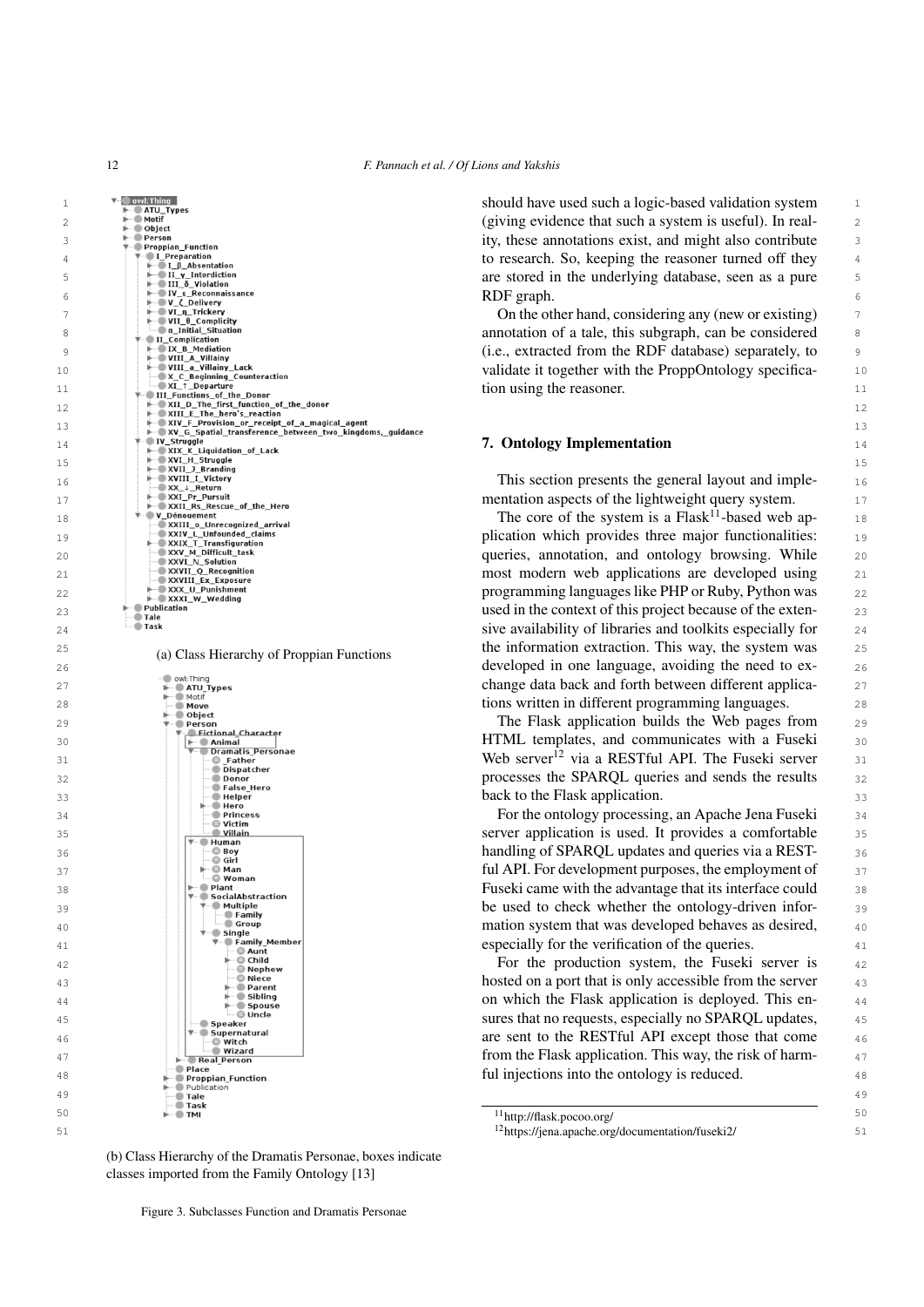<span id="page-12-0"></span>

<sup>14</sup> Figure 4. Graph representation of a Proppian function (dark grey ellipses indicate classes, light grey represents individuals, data property values<sup>14</sup> 15 are indicated by boxes) 15

17 Webprotégé is used for the ontology browsing and connected to additional knowledge bases, such as the 17 18 annotation part of the system [\[33\]](#page-20-13). While querying in 19 itself already provides a lot of insight, especially a 20 good overview of individuals that were added, users might want to see how classes and subclasses are de-<br>to other knowledge bases 22 fined. The Webprotégé instance is not directly con-**nected to the Flask application. A MongoDB database** *PREFIX ProppOntology: < Nttp://www.semwerecn.org/mondual/10/metambress/defection-gy/mondual/10/metambress/defection-gy/mondual/10/metambress/defection-gy/mondual/20* 24 is used for managing Webprotégé user accounts.  $24 \times 10^{14}$ Webprotégé is used for the ontology browsing and

29 The system itself is a full-fledged computer-supported  $\frac{1}{2}$   $\frac{1}{2}$   $\frac{1}{2}$   $\frac{1}{2}$   $\frac{1}{2}$   $\frac{1}{2}$   $\frac{1}{2}$   $\frac{1}{2}$   $\frac{1}{2}$   $\frac{1}{2}$   $\frac{1}{2}$   $\frac{1}{2}$   $\frac{1}{2}$   $\frac{1}{2}$   $\frac{1}{2}$   $\frac{1}{2}$   $\frac$  $30$  cooperative work-style tool for annotating tales ac-<br> $\frac{2 \text{ s}}{2 \text{ s}}$  mondial: nopulation 2d  $31$  cording to Propp's functions. Its users in general log  $31$  $_{32}$  in with personalized accounts and use the Webprotégé  $_{32}$ 33 user interface where they can add data and also ed-<br>33  $_{34}$  it/extend the ontology. The additions to the ontology 7.2. Queries  $_{34}$ 35 are exported regularly, inspected for consistency and 35 made available via the Fuseki-Server.

 $37$  Since the data itself is stored as RDF data, it is also query the ontology in three ways. Firstly, a basic text  $37$  $_{38}$  possible to use an RDF level API, e.g., to add bulk bib-<br>field can be used for advanced queries, triple queries  $_{38}$ <sup>39</sup> liographical data permanently to the system's knowl- can be used to investigate relations between rdf triples, Since the data itself is stored as RDF data, it is also possible to use an RDF level API, e.g., to add bulk bibedge.

 $_{42}$  RDF data, either as a file, or as Linked Open Data, server is provided.  $_{43}$  and it provides a SPARQL interface where the ontol-<br>The user can provide a syntactically correct SPARQL  $_{43}$ <sub>44</sub> ogy can be queried using the corresponding SPARQL query, including prefixes, interpunctation, query limits <sub>44</sub>  $_{45}$  endpoint<sup>13</sup>. Both variants make it interoperable with or regex restrictions in the text field. However, for this  $_{45}$  $_{46}$  remote data (similar annotations) that use the same on-<br>purpose users are advised to query directly via the intology, or with different information that uses the same stitutional Fuseki server as it provides a more robust  $\frac{47}{47}$ URIs for the tales (or, connected by owl:sameAs state-<br>and comfortable query environment including syntax<br> $_{48}$  $_{49}$  ments). Listing [3](#page-12-2) illustrates how the ontology can be highlighting.<sup>14</sup> The system's knowledge can also be exported as endpoint<sup>[13](#page-12-1)</sup>. Both variants make it interoperable with remote data (similar annotations) that use the same on-

<span id="page-12-1"></span>51 <sup>13</sup><https://teaching.gcdh.de/sparql/ds/sparql><br>51

Mondial ontology [\[34\]](#page-20-14) for geographical information.

<span id="page-12-2"></span>Listing 3: Example query connecting ProppOntology to other knowledge bases

 $PREFIX$  mondial: < http://www.semwebtech.org/mondial/10/meta#> PREFIX ProppOntology: < https://teaching.gcdh.de/ProppOntology/  $1 \t0 \t1 \t\#$ 

```
\text{SELECT} ? t ? p ? d \text{SELECT} ? t ? p ? d \text{SELECT} 2.5
26 2.1. Connectivity of the ProppOntology to other \frac{1}{2} a ProppOntology: Tale
27 27
Knowledge Bases
28 SERVICE < http://www.semwebtech.org/mondial/10/> { 28
                                           SELECT ?t ?p ?d
                                           WHERE {
                                               a ProppOntology: Tale
                                             ?t ProppOntology: Origin ?p
                                             FILTER ( ? o = mondial : Country \t  ||  ?o = mondial : Province2s a 2s?s mondial: name ?p
                                             ?s mondial: population ?d
                                            }
                                           }
```
### *7.2. Queries*

 $_{36}$  made available via the Fuseki-Server. The users of the light-weight query system can  $_{36}$  $_{40}$  edge.  $_{40}$  edge.  $_{41}$  The system's knowledge can also be exported as classes. Additionally, access to the institutional Fuseki  $_{41}$ can be used to investigate relations between rdf triples, server is provided.

> The user can provide a syntactically correct SPARQL query, including prefixes, interpunctation, query limits stitutional Fuseki server as it provides a more robust and comfortable query environment including syntax highlighting.<sup>[14](#page-12-3)</sup>

<span id="page-12-3"></span><sup>14</sup><https://teaching.gcdh.de/sparql>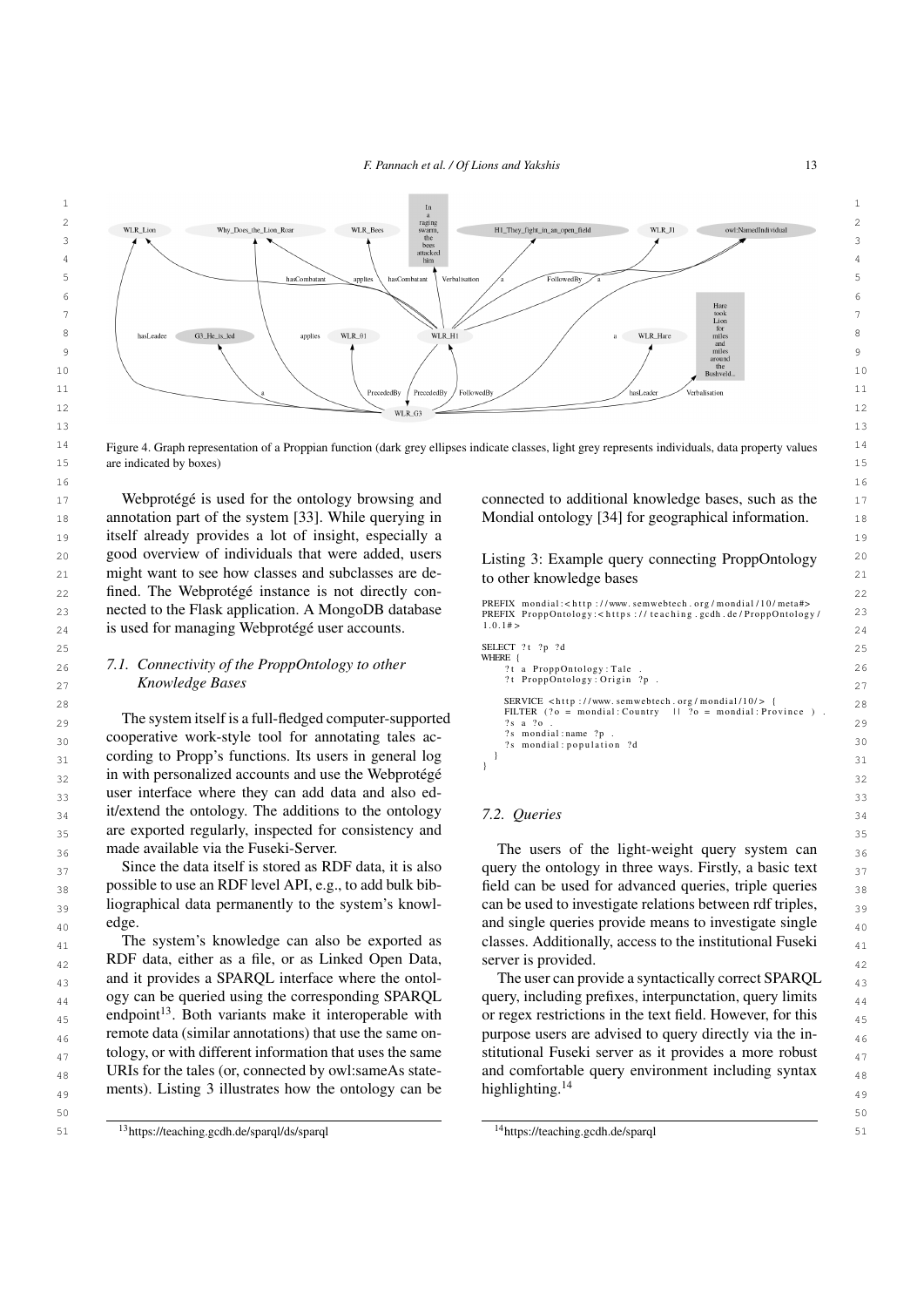14 *F. Pannach et al. / Of Lions and Yakshis*

<sup>1</sup> 1 1 1 The second way of querying the ontology is pro-<br><sup>1</sup> the text. However, this approach did not yield satisfy-2 vided by a simple user interface. Users can fill a triple ing results. The main reason might be that the rules for 2 3 3 the appearence of characters in tales must naturally be <sup>4</sup> ing the ones empty that would be represented by the relatively broad. 5 variables in a SPARQL query. The first and third field A rule like:  $NP : 2$ ,  $JJ> *$ , <sup>6</sup> are dedicated to classes, while the second field is as-<br>would deliver correct nominal phrases, such as *the girl*, <sup>7</sup> signed to the relation. When the query page is loaded, but also yield many false positives, since not every 8 8 8 relations, ranges and domains are queried from the grammatically correct nominal phrase indicates a folk-9 ontology to create a dropdown menu for each of the tale character. Stricter, more sophisticated rules would <sup>10</sup> fields. A star at the end of a class name is used as a flag likely not find entities that are verbalised in a simple <sup>10</sup> 11 to query not only the class itself but also its subclasses. manner, like *the man*. <sup>12</sup> 12 If the checkbox next to the first or the last of the fields The NLTK toolkit for Python provides a named en-13 is ticked, the query yields individuals of the respective tity chunker  $ne\_chunk^{16}$ . Expectedly, fairy tale texts 13 <sup>14</sup> classes. Thirdly, single classes and instances of classes do seldomly supply *named* entities, with exception of <sup>14</sup> The second way of querying the ontology is proquery pattern and enter either one or two classes, leavare dedicated to classes, while the second field is asontology to create a dropdown menu for each of the fields. A star at the end of a class name is used as a flag classes. Thirdly, single classes and instances of classes can be accessed through a single text field.

16 16 tale discussed before. Usually, characters are intro-<sup>17</sup> query the ontology, i.e. triple query, single query or duced in a more general way, e.g., the girl. Therefore, <sup>18</sup> input field based query, can be exported as a CSV file.  $\frac{18}{100}$  the pure named entity recognition task was abandoned. <sup>18</sup> All query results from either of the three ways to input field based query, can be exported as a CSV file.

# <span id="page-13-0"></span>8. Excursus: Information Extraction from Tale **Texts**

<sup>24</sup> 1 Ins project attempted to extract some of the informal throughout the text. One hypothesis is that instances of <sup>24</sup> 25 25 *Dramatis Personae* yield particularly long coreference <sup>26</sup> 1 26 <sup>1</sup> 12aHy, nominal phrases that describe characters or an-<br>chains since they are key elements in folktale plots. <sup>27</sup> imais, and instances of Proppian functions were of in-<br>A satisfyingly working coreference resolution tool<sup>27</sup> <sup>28</sup> terest. On the other hand, nominal phrases of non-<br>would not only provide characters that occur in the <sup>28</sup> 29 Iiving objects that are repeated through the text can in-<br>text, it would also provide reoccuring motifs, e.g., a <sup>29</sup>  $\frac{30}{20}$  and the such as the tree that *Cinderella* repeat-<br>tale revolving around an apple tree would yield many  $\frac{30}{20}$ <sup>31</sup> cally visits which supplies her with the ball gown [1] coreferences for *apple tree* or *tree*. Using a coreference  $\frac{32}{2}$  corresponds to the 1MI motif D950 Magic 1ree. As of approach yields results for named entities as well as  $\frac{32}{2}$  $\frac{33}{23}$  yet, the project focussed on the extraction of charac-<br> $\frac{33}{23}$  yet, the project focussed on the extraction of charac-<br> $\frac{33}{23}$ <sup>34</sup> ters and instances of Proppian functions and leave the tage and the main reason this approach was chosen. This project attempted to extract some of the information encoded in the text semi-automatically. Specifically, nominal phrases that describe characters or animals, and instances of Proppian functions were of interest. On the other hand, nominal phrases of nonliving objects that are repeated through the text can indicate a motif, such as the tree that *Cinderella* repeatedly visits which supplies her with the ball gown [\[1\]](#page-19-0) corresponds to the TMI motif *D950 Magic Tree*. As of ters and instances of Proppian functions and leave the motif extraction efforts for a future project.

<sup>36</sup> 36 **36 While Wimalasuriya and Dou argued that inguistic the NeuralCoref<sup>[17](#page-13-3)</sup> approach was found to be the most**  $\frac{37}{2}$  extraction rules should be part of the ontology [33], promising. Although NeuralCoref was initially de- $\frac{38}{28}$  the natural language processing elements were imple-<br>signed for coreference resolution in chatbot systems<sup>[18](#page-13-4)</sup>,  $\frac{38}{28}$  $39$  mented entirely on the Flask side of the application.  $\frac{39}{100}$  is approach seems to work reasonably well on En.  $\frac{39}{100}$ 40 With a rule based approach, e.g., using regular expres-<br> $\frac{1}{2}$  alien folktole taxes as  $\frac{1}{2}$  and  $\frac{1}{2}$  and  $\frac{1}{2}$  and  $\frac{1}{2}$  and  $\frac{1}{2}$  and  $\frac{1}{2}$  and  $\frac{1}{2}$  and  $\frac{1}{2}$  and  $\frac{1}{2}$  and  $\$ <sup>41</sup> sions or gazetteer lists, it would make sense to include<br>the text is first preprocessed using Spacy's *nlp*<sup>41</sup> <sup>42</sup> 1 a utilian the ontology. However, this project followed a method<sup>[19](#page-13-5)</sup>. Subsequently, coreferences are resolved us-43 machine learning approach that used the Python mod-<br><sup>43</sup><br>43 machine learning approach that used the Python mod-<br><sup>43</sup> While Wimalasuriya and Dou argued that linguistic extraction rules should be part of the ontology [\[35\]](#page-20-15), the natural language processing elements were implesions or gazetteer lists, it would make sense to include it within the ontology. However, this project followed a ule NeuralCoref [15](#page-13-1) .

# 46 46 *8.1. Entity Recognition for Folktale Characters*

ing results. The main reason might be that the rules for relatively broad.

A rule like:  $NP$  :  $< DT > ? < JJ > * < NN >$ , but also yield many false positives, since not every grammatically correct nominal phrase indicates a folkmanner, like *the man*.

15 15 some popular tales like *Hans in Luck* or the *Obaraedo* The NLTK toolkit for Python provides a named entity chunker *ne\_chunk*[16](#page-13-2). Expectedly, fairy tale texts duced in a more general way, e.g., *the girl*. Therefore,

19 19 Since verbalisation of characters is one of the inter-20 20 esting features the ontology is supposed to supply, the 21 **8. Excursus: Information Extraction from Tale** focus shifted to the resolution of coreferences instead. <sup>21</sup> **The main idea behind using coreferences was that enti-**  $22$ <sup>23</sup> 23 **23** ties or other important features will likely be repeated <sup>23</sup>

<span id="page-13-5"></span><span id="page-13-4"></span><span id="page-13-3"></span><span id="page-13-2"></span>unnamed entities, which is the most significant advan-

<sup>35</sup> 35 mour extraction errorts for a future project.<br>From the available coreference resolution approaches, this approach seems to work reasonably well on English folktale texts.

<sup>44</sup> and the interval of the text using Spacy's named entity and the text using Spacy's named entity <sup>44</sup> <sup>45</sup><br><sup>45</sup> **1** Entity Pecognition for Folktole Characters recognition method *ents*, finding token sequences from ing NeuralCoref. Candidate entities of characters are

<span id="page-13-1"></span>

| 48 | Initially, a set of syntactic rules were defined to ex-     | <sup>16</sup> https://www.nltk.org/api/nltk.chunk.html                | 48 |
|----|-------------------------------------------------------------|-----------------------------------------------------------------------|----|
|    | tract potential candidates of <i>Dramatis Personae</i> from | $1$ /https://huggingface.co/coref/                                    |    |
| 49 |                                                             | <sup>18</sup> https://medium.com/huggingface/state-of-the-art-neural- | 49 |
| 50 |                                                             | coreference-resolution-for-chatbots-3302365dcf30                      | 50 |
|    | <sup>15</sup> https://huggingface.co/coref/                 | $19$ https://spacy.io/api/doc                                         | 51 |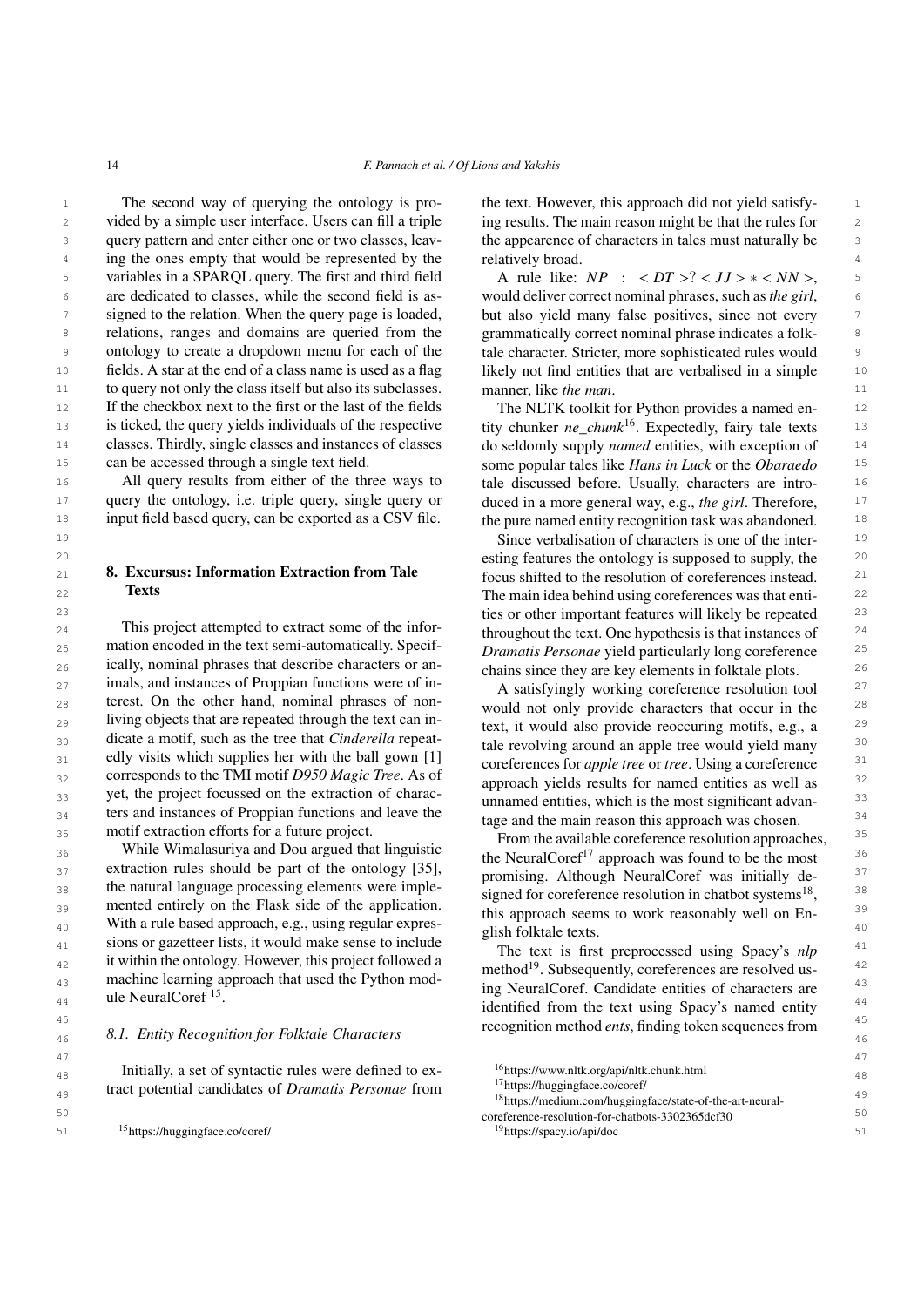1 the entire text that are labelled as *Person*. Since this and results can therefore only be indicative of potential 1 2 list alone yields very noisy results, the candidate to-<br>tendencies that would have to be verified on a larger and the candidate of the candidate to-3 3 kens are then compared to the antecedents in the coref-<sup>4</sup> erence clusters. Candidates that do not appear in the The results presented here are potentially interesting <sup>4</sup> list alone yields very noisy results, the candidate tocoreference clusters are abandoned.

### *8.2. Extraction of Instances of Proppian Functions*

<sup>9</sup> 9 For extracting occurrences of Proppian Functions, To evaluate the ontology, natural language questions 10 the extensive SKOS labels provided by the ontol- are phrased as SPARQL queries to the lightweight 10 11 ogy were employed. For the time being, function in-query system. 11 12 stances are extracted from English tale texts, there-<br>Extensions to the functionality of the front end are 12 13 fore only skos:prefLabel fields are used. However, planned for the future, e.g., by adding visualizations 13 <sup>14</sup> skos:altLabels could be used to identify instances for for the data that is currently only displayed in a list. 15 15 classes in different languages in the future. the extensive SKOS labels provided by the ontol-

16 16 16 16 For the information extraction, the text is prepro- 16 9.1. Narrative Structure of Tales 17 17 cessed as described above. A SPARQL query yielding 18 the values of all pref:Labels and their corresponding The following section investigates how the structure 18 19 classes is sent to the Fuseki server at the beginning of of tales differs throughout the small corpus. Propp di-20 **the text processing.** 20 *o* **interval interval interval into five categories,** *Prepara-* 20 the text processing.

21 21 *tion*, *Complication*, *Functions of the Donor*, *Struggle*, 22 mentions in all the coreference chains is created. Each and *Dénouement*. The annotated tales were analysed 22 23 mention is tokenized and stripped of punctuation. A to determine how prevalent these five categories are. 23 24 list of tokenized prefLabels is created. Both lists are Fig. 5 shows the mean percentage of each of the cat-25 then lemmatized using the NLTK WordNetLemma- egories among function sequences from African and 25 26 26 tizer and compared. If one antecedent matches a token 27 27 in a prefLabel, it is added to the list of potential candi-28 dates for that particular class. The strongly on the preparatory functions, e.g., the descrip-After the coreferences are identified, a list of first mentions in all the coreference chains is created. Each mention is tokenized and stripped of punctuation. A then lemmatized using the NLTK WordNetLemmadates for that particular class.

29 The results of both approaches are then handed back tion of the initial situation. Indian tales, on the other 29 30 30 to the Flask application, which creates an input form. If 31 a potential person is found, a dropdown list allows the acts of villainy or the beginning counteraction. While 31 32 user to select the correct ontology class. If a candidate 40 % of the mean function sequence length in African 32 33 class is found by the second approach, the class name tales consists of preparative functions  $(\alpha - \theta)$ , and 27 % 34 is shown next to the input field. Users can then change consist of functions from the *Struggle* category, only 35 the data and create their own annotation. 5% of the sequence length is made up of function 35 The results of both approaches are then handed back the data and create their own annotation.

# <span id="page-14-0"></span>9. Results and Evaluation

40 This section reports the quantitative results of the *(Functions of the Donor)*. 41 41 application of the Proppian annotations of African and 42 Indian folktales that can be gathered by querying the which focus more on the *Complication* aspects of story 42 43 ontology. To date, the corpus of annotated tales in-<br>telling, i. e. the acts of *Villainy* or the *Departure* of the <sup>44</sup> cludes 20 (mostly sub-Saharan) African tales and 15 Hero. The complication functions make up 31 % of the <sup>44</sup> 45 45 mean function sequence length. Neither story telling ontology. To date, the corpus of annotated tales intales from the region of Kerala in southern India.

46 This evaluation investigates the annotations with re-<br>cultures seem to make extensive use the *Functions of*  $\frac{46}{3}$ 47 spect to the structure of the tales (Section [9.1\)](#page-14-1), pat-<br>47 spect to the structure of the tales (Section 9.1), pat-<br>47 48 48 terns of Proppian functions (Section [9.2\)](#page-15-0), and see how 49 characters are represented in culturally different tales and endings for African and Indian tales. The African 49 50 (Section 9.3). It should also be borne in mind that the tales that were investigated showed a clear preference 50 51 corpora investigated in this paper are relatively small for the Proppian functions *Interdiction*  $\gamma$ , *Absentation* 51 This evaluation investigates the annotations with recharacters are represented in culturally different tales (Section [9.3\)](#page-16-0). It should also be borne in mind that the

and results can therefore only be indicative of potential corpus.

5 for folklorists who want to compare Proppian analyses 5 6 6 of African and Indian tales. Furthermore, existing the-7 8.2. Extraction of Instances of Proppian Functions ories about those tales, e.g. [\[14\]](#page-19-13), [\[36\]](#page-20-16), can be investi-**8** 8 **8 gated and supported. 8** The results presented here are potentially interesting

> To evaluate the ontology, natural language questions query system.

Extensions to the functionality of the front end are planned for the future, e.g., by adding visualizations for the data that is currently only displayed in a list.

### <span id="page-14-1"></span>*9.1. Narrative Structure of Tales*

The following section investigates how the structure of tales differs throughout the small corpus. Propp di-Fig. [5](#page-15-1) shows the mean percentage of each of the cat-Indian tales.

36 36 from the *Dénouement* category. In Table [2,](#page-15-2) only four 37 37 of the eleven functions fall into that category. The rest **9. Results and Evaluation being the final functions belong to the** *Struggle* **category, as** 39 39 with the exception of *Provision of Magical Agent F* The data shows that African tales focus more hand, stress the complicating functions more, e.g., the acts of villainy or the beginning counteraction. While 40 % of the mean function sequence length in African tales consists of preparative functions ( $\alpha-\theta$ ), and 27 % consist of functions from the *Struggle* category, only (*Functions of the Donor*).

> The data shows a different behaviour in Indian tales, which focus more on the *Complication* aspects of story Hero. The complication functions make up 31 % of the *the Donor*.

Tables [2](#page-15-2) and [3](#page-15-3) illustrate the different tale beginnings for the Proppian functions *Interdiction* γ, *Absentation*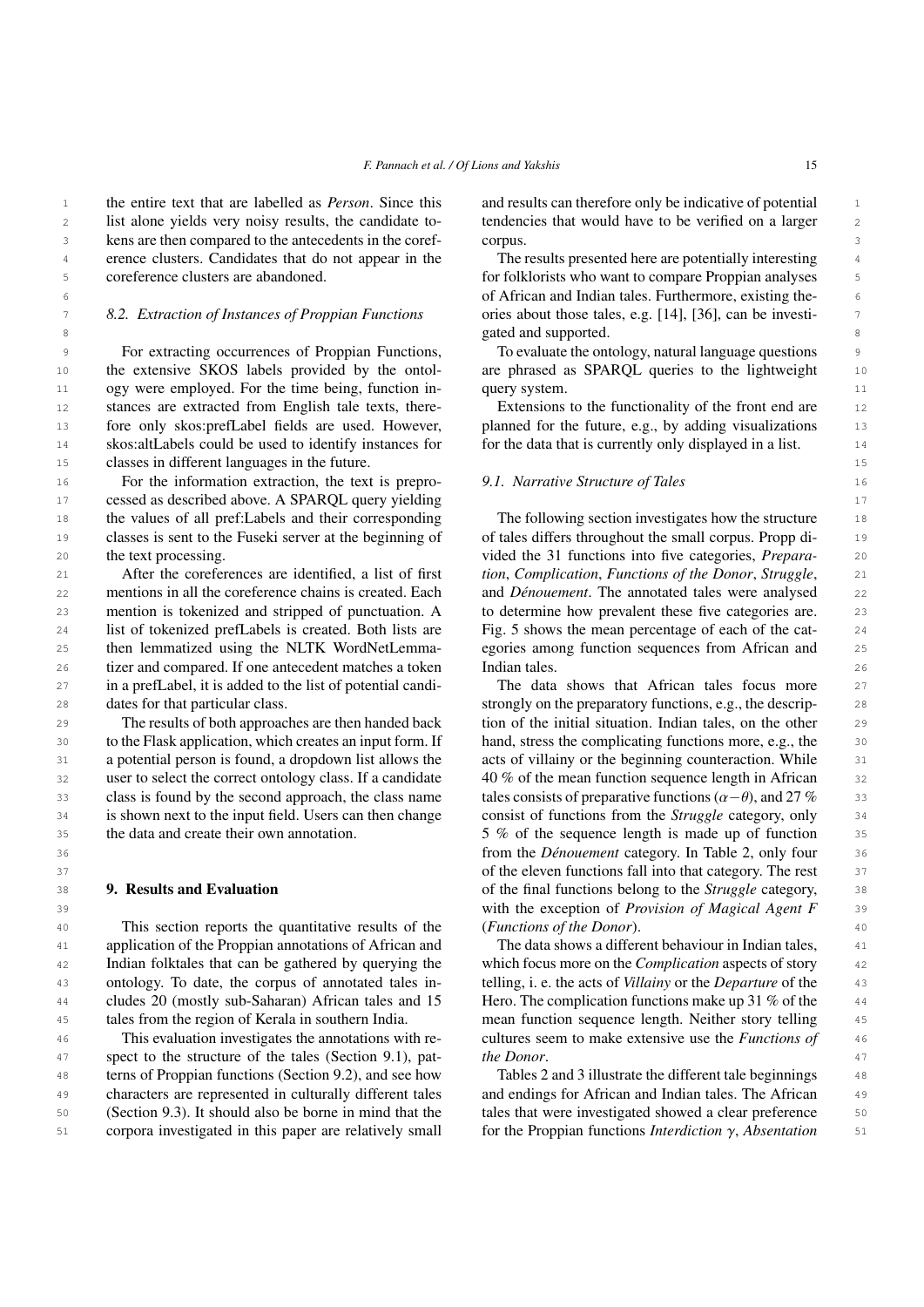<span id="page-15-1"></span>

<span id="page-15-2"></span>Figure 5. Composition of African and Indian tales by function classes

Table 2

16 16 a tale, e.g. returning home, liquidation of lack brought Distribution of introductory and concluding functions in African tales (bold functions belong to the *Dénouement* category)

|    | Beginning                 | End                              | onto the nero by the vinam, or victory over some form        |                |
|----|---------------------------|----------------------------------|--------------------------------------------------------------|----------------|
| 18 |                           |                                  | of evil. These end functions indicate a lack of indi-        | 18             |
| 19 | Interdiction $\gamma$ : 8 | <i>Return</i> $\downarrow$ : 4   | vidual reward, e.g. monetary, in African tales which is      | 1 <sup>°</sup> |
| 20 | Absentation $\beta$ : 8   | Liquidation of Lack $K: 3$       | in line with previous analyses for African tales as dis-     | 20             |
| 21 | Trickery $\eta$ : 4       | <b>Transfiguration T: 3</b>      | cussed in Section 2. [14]                                    | 21             |
| 22 |                           | Wedding $W:3$                    | This particularity should further be investigated as         | 22             |
| 23 |                           | Pursuit P: 1                     | the population of the ontology grows.                        | 23             |
| 24 |                           | Provision of Magical Agent F: 1  | It might be worth studying the function sequence             | 24             |
| 25 |                           | <b>Unrecognized Arrival o: 1</b> | endings in greater detail. Folklorists might come to         | 25             |
| 26 |                           | Rescue Rs: 1                     | the conclusion that an alternative to <i>Dénouement</i> with | 26             |
| 27 |                           | <b>Punishment U: 1</b>           | an new set of functions might be worth defining for          | 27             |
| 28 |                           | <i>Victory I:</i> 1              | African tales.                                               | 28             |
| 29 |                           | Branding J: 1                    | The Indian tales show a slightly different division of       | 2 <sub>5</sub> |

### Table 3

<span id="page-15-3"></span>32 **Solution** Distribution of introductory and concluding functions in Indian tales **four times as an initial function**, if the *Initial Situation* 32 Distribution of introductory and concluding functions in Indian tales (bold functions belong to the *Dénouement* category)

| Beginning                       | End                            |
|---------------------------------|--------------------------------|
| Absentation $\beta$ : 9         | <i>Return</i> $\downarrow$ : 5 |
| Villainy/Lack A: 4              | <b>Transfiguration T: 4</b>    |
| $Recomnaissance \in \mathbb{R}$ | Solution $N: 2$                |
| Complicity $\theta$ : 1         | <b>Punishment U: 2</b>         |
|                                 | Recognition $Q$ : 1            |
|                                 | Liquidation of Lack K: 1       |

42 *β* and *Trickery η* at the beginning of the tales. This 42<br>
indicates that Propp's preparatory functions are well and *A* 2 *Potterns of Eunctions* 43 indicates, that Propp's preparatory functions are well 9.2. Patterns of Functions 43 44 44 suited for representing African tales beginnings. The 45 only exception is Azuonye's analysis of the *Obaraedo* Spatial distance seems to play a certain role in all 45 46 tale [\[15\]](#page-19-14), where the initial function is *initial situation* tales. The functions *Departure*  $\uparrow$  and *Return*  $\downarrow$  appear 46 only exception is Azuonye's analysis of the *Obaraedo*

<span id="page-15-4"></span><sup>20</sup>Propp himself states that the initial situation function is not technically a function. [\[3\]](#page-19-2) Therefore, in Tables [2](#page-15-2) and [3](#page-15-3) the beginning of Section [3.2.](#page-4-1)

12 Figure 5. Composition of African and Indian tales by function African tales is not to gain something, e.g. a throne, 12 13 classes classes the princess, monetary reward, or fame, as described in 13 14 14 Propp's *Dénouement* functions. Instead, the "reward" 15 15 1400 1400 15 15 16 16 16 16 16 16 16 16 17 16 17 16 17 16 17 17 17 18 16 17 17 18 16 17 17 17 17 18 16 17 17 17 17 18 17 18 17 18 17 18 17 18 17 18 17 18 17 18 17 18 17 18 17 18 17 18 17 18 17 18 17 18 17 18 17 18 17 17 and second contracts the villain, or victory over some form 17

 29 The Indian tales show a slightly different division of 30 initial and concluding functions, as shown in Table [3.](#page-15-3) 31 The non-preparatory function *Villainy/Lack A* appears  $\alpha$  is ignored, which appears 14 times in total. The other association of the Brenardian category and the Brenardian category and the Brenardian category 34 34 start functions fall into the *Preparation* category.

 35 The tale endings *Return* ↓ and *Liquidation of Lack Killainy/Lack A***: 4** *Transfiguration T***: 4** *K* **fall into the** *Struggle* **category. The remaining eight 36 Reconnaissance ε:** 1 **Solution N: 2 and integral conditions belong into the category of** *Dénoue-* 37 **Superse Complicity 0: 1 Punishment U: 2 ment.** Indian tales use less diverse tale endings than **Recognition Q**: 1 **the African tales, and Propp's** *Dénouement* **category** 39 40 absolute the Liquidation of Lack K: 1 seems to be better suited. Nine out of 15 tales end in 40 41 *Dénouement* functions.

### <span id="page-15-0"></span>*9.2. Patterns of Functions*

 $α<sup>20</sup>$  $α<sup>20</sup>$  $α<sup>20</sup>$  and *Absentation* β is the second function. Also alone or together in eight of 20 African tales. In Indian  $α<sup>27</sup>$  tales they appear 13 times counting occurrences in 48 48 tales, they appear 13 times, counting occurrences in  $\frac{49}{20}$   $\frac{20}{20}$  From bimself states that the initial situation function is not tech. Multi-move tales separately. In four African tales and 50 nically a function. [3] Therefore, in Tables 2 and 3 the beginning of nine Indian tales, both *Departure*  $\uparrow$  and *Return*  $\downarrow$  can 50 51 the tale starts with the first plot-driving function. be found as a pair. tales. The functions *Departure* ↑ and *Return* ↓ appear alone or together in eight of 20 African tales. In Indian be found as a pair.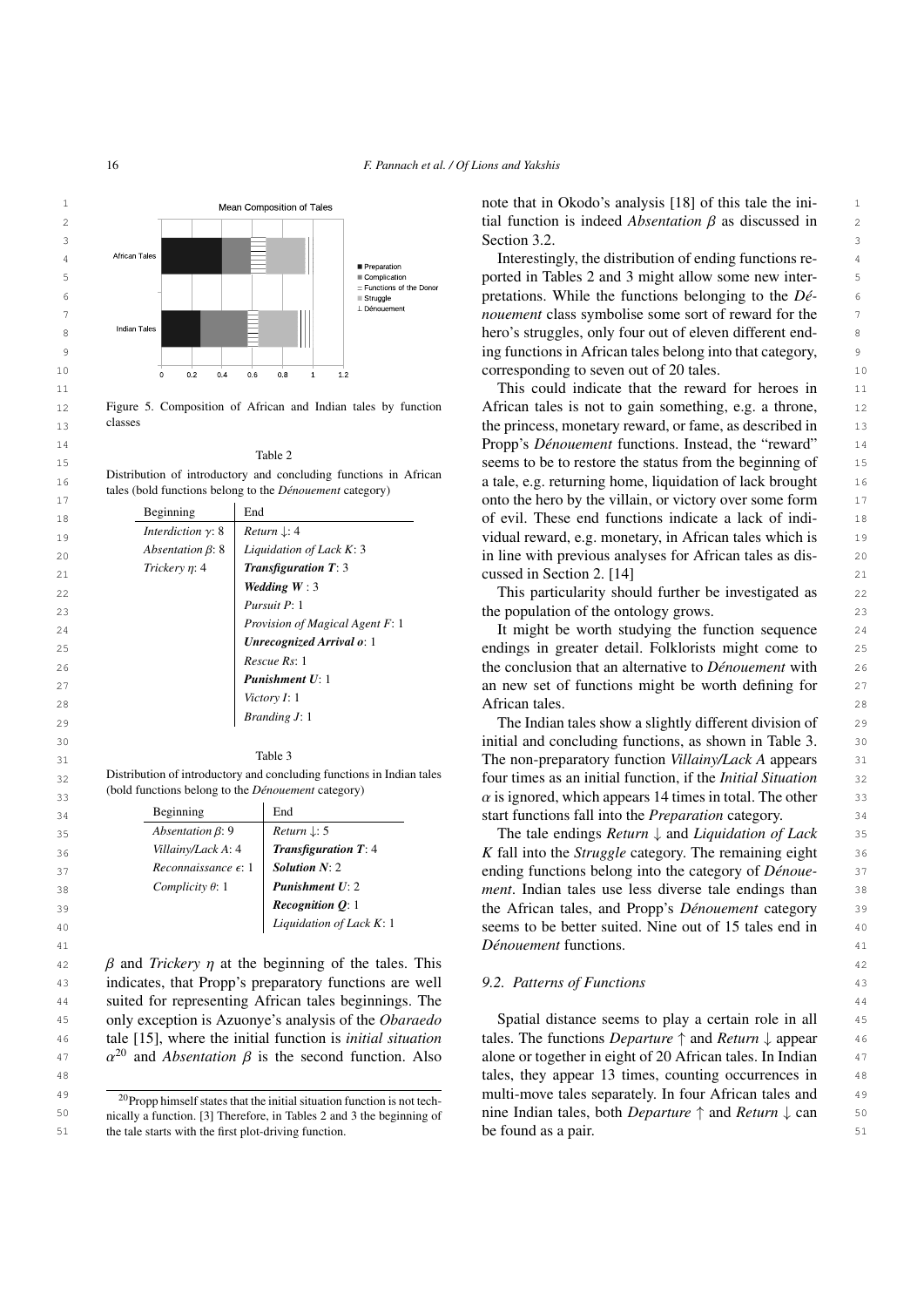<sup>11</sup> oral story telling serves as a form of resistance in <sup>11</sup> <sup>12</sup> which metaphors help listeners to identify with char-<br><sup>12</sup> <sup>13</sup> acters. This might also explain why African tales give <sup>13</sup> <sup>14</sup> more room for preparatory functions, as shown in of *Helper* occur; Seeker<sup>21</sup> and Dispatcher both appear 14 <sup>15</sup> Fig. [5,](#page-15-1) e.g. to create a setting that recipients can recog-<br> $\frac{15}{2}$  Fig. 5, e.g. to create a setting that recipients can recog-16 **nize or** *Princess' Father***.** 16 nize.

18 *Lainy Lack a* and the corresponding function *Liquida* common Proppian characters are *Hero* (19), *Villain* 18 19 19 (14), and *Victim* (13). In addition, the classes *Donor* <sup>20</sup> together in nine African tales and ten Indian tales resp. and *Helper* appear five times each, and there is one oc- <sup>20</sup> <sup>21</sup> moves. The distance between *Villainy A/Villainy Lack* curence of the *Dispatcher* class. 22 22 *a* and *Liquidation of Lack K* ranges between one func-Another prominent pattern is the pair *Villainy A/Villainy Lack a* and the corresponding function *Liquidation of Lack K* and their subfunctions. The pair appears together in nine African tales and ten Indian tales resp.

 $\frac{34}{34}$  *lainy Lack a* in African or Indian tales.

# <span id="page-16-0"></span>36 36 *9.3. Representation of Characters*

 $_{38}$  Characters in the annotated African tales mainly be-<br> $_{38}$  gain more insights into how Proppian characters are  $_{38}$ <sup>39</sup> long to three upper classes, *Animal* (23), *Family Mem*- represented in tales, characters can belong to more  $_{40}$  *ber* (30) and *Dramatis Personae* (48). Of course, one than one character class. For instance, if the victim in  $_{41}$  character can belong to multiple of those upper classes. a tale is the father of the hero, his character might fall  $_{41}$  $_{42}$  Fig. [6](#page-16-1) shows the distribution of Proppian characters in into the classes victim, man, and father, and husband if  $_{42}$  $_{43}$  the corpus. For the tales from India, the most prevalent the hero's mother appears in the tale as well. <sub>44</sub> character classes are *Human* (44) and *Dramatis Per*- Fig. 7 shows character classes in both Indian and <sub>44</sub> <sub>45</sub> *sonae* (57). The Dramatis Personae fall into seven cat-<br>African tales that do not belong into the group of Prop-<sup>46</sup> egories as defined by [\[3\]](#page-19-2): *Hero/Victim, Villain, Helper,* pian Dramatis Personae. The African tale data shows a 47 47 *Donor, Dispatcher, Princess and her father, and False* <sup>48</sup> *Hero*. *Hero Hero*. *Hero*.

49 49 The classes *Hero* and *Villain* appear 16 and 17 times 50 in the corpus of twenty African tales. Five instances  $\frac{21}{\text{The role of the seeker is a specification of Hero and could there}}$ 51 of *Victim*, three instances of *Donor*, and two instances for also be counted into the Hero class.



<span id="page-16-1"></span>Figure 6. Distribution of Dramatis Personae class instances

<span id="page-16-3"></span>of *Helper* occur; *Seeker*[21](#page-16-2) and *Dispatcher* both appear exactly once. There was no instance of either *Princess*

17 **another prominent pattern** is the pair *Villainy*  $A/NiL$  In the collection of fifteen Indian tales, the most 17 curence of the *Dispatcher* class.



 $\frac{1}{25}$  35 Figure 7. Distribution of non-Dramatis Personae class instances

 $\frac{37}{37}$  Since the Family Ontology [\[13\]](#page-19-12) was imported to  $\frac{37}{37}$ gain more insights into how Proppian characters are represented in tales, characters can belong to more than one character class. For instance, if the victim in a tale is the father of the hero, his character might fall into the classes victim, man, and father, and husband if the hero's mother appears in the tale as well.

> Fig. [7](#page-16-3) shows character classes in both Indian and African tales that do not belong into the group of Proppian Dramatis Personae. The African tale data shows a preference for animal characters, and agents are more

<span id="page-16-2"></span><sup>&</sup>lt;sup>21</sup>The role of the seeker is a specification of Hero and could therefore also be counted into the Hero class.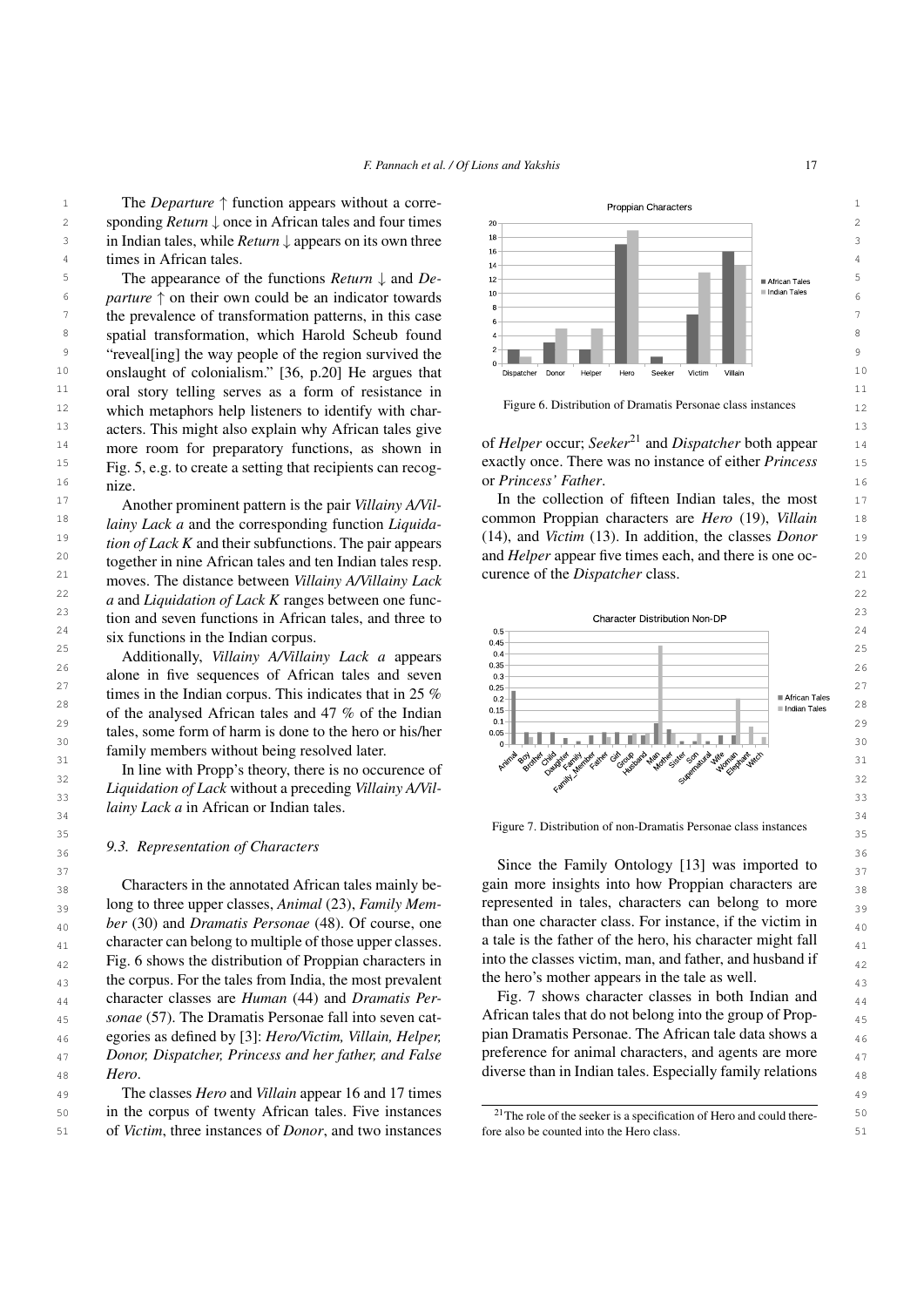seem to play a more significant role. On the other hand, Especially the lack of *Donor* figures in the annota-2 Indian tales show a strong preference towards male tions seems to indicate that this role is a specific feacharacters.

4 544 4 4 4 5 Since one character can belong to multiple classes, was initially developed. 5 5 users can investigate the distribution of Proppian roles <sup>6</sup> among other classes. Fig. [8](#page-17-0) shows the distribution of in African tales. Noticably, they mainly seem to fulfill <sup>7</sup> the hero class among other character classes. The data roles of *Villain*, see Fig. 9 and *Hero*, see Fig. 8. This <sup>8</sup> shows similar preferences towards animal resp. male could be an indicator that a clear separation of char-9 character classes as in Fig. 7. The exters into good and evil is characteristic for animal 9 character classes as in Fig. [7.](#page-16-3)

<span id="page-17-0"></span>

Figure 8. Distribution of the Hero class among other character classes (multiple occurrences possible)

<span id="page-17-1"></span>

classes (multiple occurrences possible)

Fig. [9](#page-17-1) shows the distribution of the villain class among other character classes. Interestingly, while the African tales follow the same pattern as before, i.e., the *Villain* mainly belonging to animal classes, the Indian tales show almost the same number of female and male villains.

Regarding the representation of agents in the corthe Dramatis Personae mainly consist of the Proppian roles *Hero* and *Villain* in African tales, and *Hero*, *Villain* and *Victim* in Indian tales.

3 characters. Characters characters and the state of the state of the state of the state of the state of the state of the state of the state of the state of the state of the state of the state of the state of the state of Especially the lack of *Donor* figures in the annotations seems to indicate that this role is a specific feawas initially developed.

10 10 tales. In Indian tales, heroes are predominantely male As expected, animal characters play a dominant role in African tales. Noticably, they mainly seem to fulfill roles of *Villain*, see Fig. [9](#page-17-1) and *Hero*, see Fig. [8.](#page-17-0) This could be an indicator that a clear separation of char-

22 22 The data indicated a strong bias towards male charac-<sup>23</sup> <sup>regue 6</sup>. Distinution of the refer class among other character<br> **Example 18 ters** in Indian tales especially in the *Hero* class. Ort-24 24 ner quoted in Tuglu [\[38,](#page-20-18) p.18] indicates that "uni- ˘ 25 25 versality of female subordination, the fact that it ex-26 26 ists within every type of social and economic arrange-37 37 ative, usually represented in the role of the mother [\[40,](#page-20-20) 38 38 Figure 9. Distribution of the Villain class among other character 39 classes (multiple occurrences possible) **and in the contract term** cast within the 'Madonna –Whore 39 40 40 axis'. The 'Madonna' (or mother figure) is passive <sup>41</sup> Fig. 9 shows the distribution of the villain class and subordinate, and hence not a plot-driving charac-42 among other character classes. Interestingly, while the ter. The 'Whore' (or witch figure) is active, indepen-43 African tales follow the same pattern as before, i.e., the dent and uncontrollable [\[41,](#page-20-21) p.184]. The 'mother' fig-44 *Villain* mainly belonging to animal classes, the Indian ure reinforces female connection to biology as the key 44 45 45 marker of identity, and is usually self-effacing, keen to 46 villains.  $\frac{46}{41}$ , p.185]. She is present yet either not heard 46 47 Regarding the representation of agents in the cor- or serves only as a frame for action, e.g. by giving an 47 48 48 pus of tales that were annotated, it is apparent that <sup>49</sup> the Dramatis Personae mainly consist of the Proppian the pole position of prime mover [\[38,](#page-20-18) 15]. This basic <sup>49</sup> 50 roles *Hero* and Villain in African tales, and *Hero*, Vil- analysis of gender indicates the range of work possible 50 51 *lain* and Victim in Indian tales. **Example 10** by modelling ontologies to represent ideological and 51 p.6]. Moutsou further argues that the female in narinterdiction at the beginning of a tale, never or rarely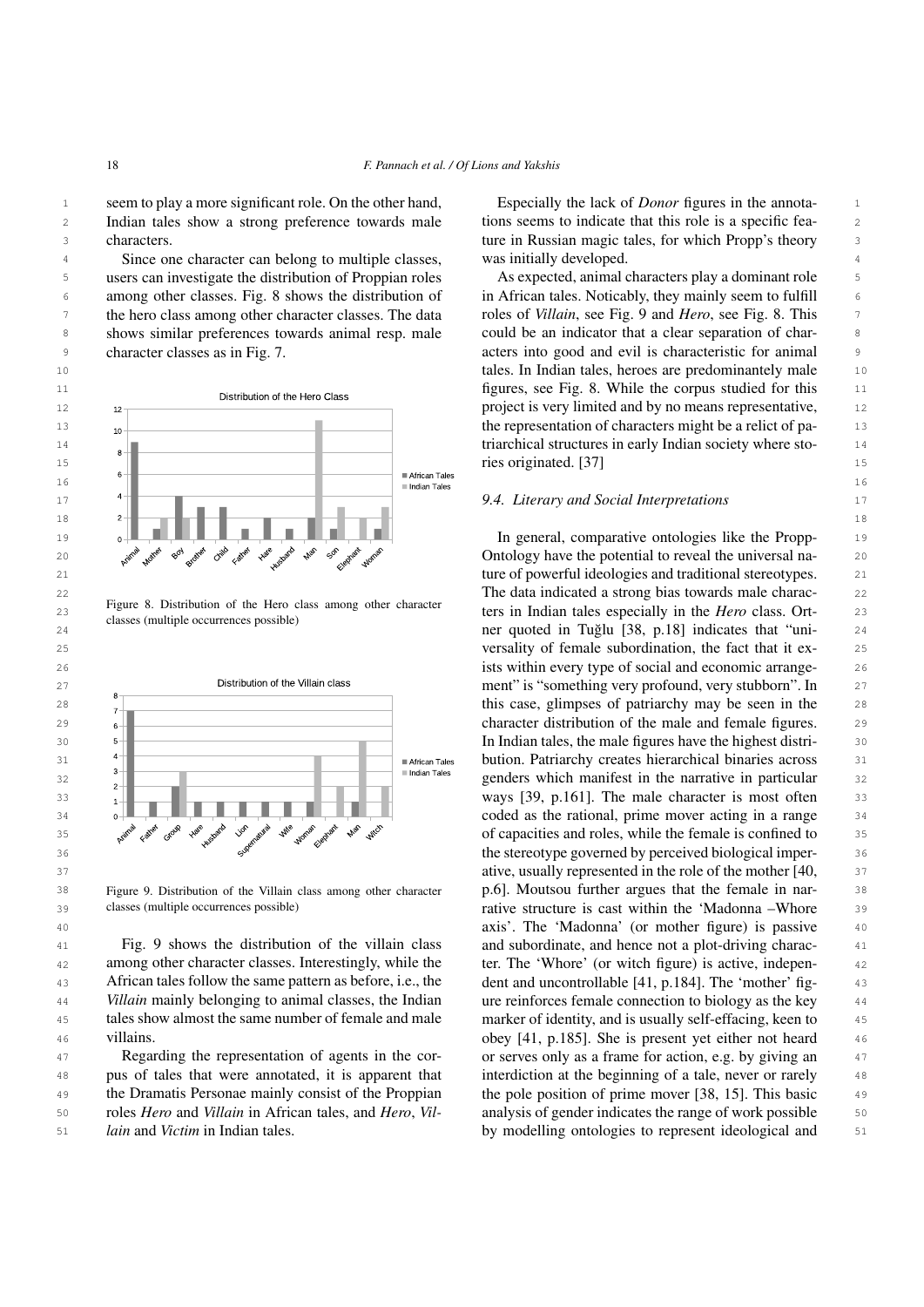2 2 could extend Proppian functions to include voice and

<span id="page-18-0"></span>further delineations of gender. 10. Limitations & Future Work *10.1. Fulltexts*

<sup>12</sup> <sup>12</sup> **EXECUTE:** 12 **12 EXECUTE:** 12 **12 EXECUTE:** 12 **12 EXECUTE:** 12 **EXECUTE:** 12 13 13 visualize findings, e.g., by showing origins of tales on that are provided are sufficient proof for the Proppian  $\frac{14}{\text{amp}}$ . <sup>15</sup> 15 **15** 15 **15** 15 **15** 15 **16** 15 **16** 15 **16** 16 **16** Measuring occurrence of function pairs and their 15 <sup>16</sup> <sup>16</sup> <sup>16</sup> <sup>16</sup> <sup>16</sup> **16** automated <sup>16</sup> **16** automated <sup>16</sup> **16** automated <sup>16</sup> **16** automated <sup>16</sup>  $17$  18 is 17 17 17 17 18 is to the amount of the change include the world certainly the method of the method of  $17$ 18 18 become more interesting as the ontology grows. 19 19 As the ontology can be extended by folklorists with  $_{20}$  and the verbalisations by using pointers to the specific different cultural foci, we hope to create a larger foun- $_{21}$  parts of the document. For this, the web Annotation dation for the intercultural comparison of folktales.  $_{21}$ 22 Data Model [42] (which follows the concept of XLInk The more folktales are provided, the more possible 22 23 third-party links [43]), can be employed by using an-<br>applications the tool could yield. If ProppOntology 23  $_{24}$  notation instances that point to the fulltext fragment could host a substantial number of instances per func-25 (and/or also video/audio) on their target side, and to the tion with their respective verbalisations, this data could 25 26 URI of the Propp function instance on their body side. be used to train a machine learning system for auto-27 An alternative would be to incorporate textual repre- matic function suggestion, extending the information  $27$ 28 sentations of characters and Proppian functions by us-<br>extraction functionalities discussed in Section [8.](#page-13-0) The 28 29 29 more tales of different origins are added by specialists, the ontology. This should not be interpreted as a limitation of the usability of the system, as the verbalisations analyses. However, first time users might expect to be able to access the entire tale and not only the verbalisations stored when annotating functions and characters. This could be potentially achieved by storing the fulltexts as annotated  $XML-TEI<sup>22</sup>$  $XML-TEI<sup>22</sup>$  $XML-TEI<sup>22</sup>$  files and referencing the verbalisations by using pointers to the specific parts of the document. For this, the Web Annotation Data Model [\[42\]](#page-20-22) (which follows the concept of XLink third-party links [\[43\]](#page-20-23)), can be employed by using annotation instances that point to the fulltext fragment (and/or also video/audio) on their target side, and to the URI of the Propp function instance on their body side. An alternative would be to incorporate textual representations of characters and Proppian functions by using TEI as Linked Open Vocabulary, as proposed by Ciotti and Tomasi [\[44\]](#page-20-24).

31 However, copyright aspects need to be taken into queries. The authors aim to make this system avail-<br>31 32 consideration when following this fulltext approach. able to folklorists around the world, in order to build a 32 However, copyright aspects need to be taken into consideration when following this fulltext approach.

<sup>36</sup> 36 Efforts have been made to generate the SPARQL 36  $37$  queries answering the competency questions auto-<br> $11.$  Conclusion <sup>38</sup> matically. However, a natural-language-to-SPARQL-<br><sup>38</sup> <sup>39</sup> system would either have to rely on an extensive rule. This project aimed to show how ontologies can help <sup>39</sup> <sup>40</sup> system or needs to be trained on a large set of ques-<br><sup>40</sup> formalise traditional theories from the Humanities. <sup>41</sup> tions and corresponding queries if a machine learning ln contrast to many successful ontology-related Dig-<sup>42</sup> approach is used Infortunately the implementation ital Humanities projects, ProppOntology was not mod-<sup>43</sup> elled on a vast amount of data. Instead, it was created <sup>43</sup> <sup>44</sup> ever for the system at band such a feature would cer-<br>a in a bottom-up approach from a theory-oriented point  $\frac{45}{45}$  tainly be useful especially since it would allow users of view, with a specific purpose – the comparison of  $\frac{45}{45}$ <sup>46</sup> with lower levels of IT-profiency to use it in a more Proppian analyses. <sup>47</sup> intuitive manner. Attempts in this direction have been Vladimir Propp's theory on the *Morphology of the* <sup>47</sup> <sup>48</sup> Holktale [\[3\]](#page-19-2) was modelled and used to demonstrate as system would either have to rely on an extensive rule system or needs to be trained on a large set of questions and corresponding queries if a machine learning approach is used. Unfortunately, the implementation of this feature exceeds the scope of this project. However, for the system at hand such a feature would certainly be useful, especially since it would allow users intuitive manner. Attempts in this direction have been made by the ORAKEL project [\[45\]](#page-20-25), or [\[46\]](#page-20-26).

<span id="page-18-2"></span><sup>22</sup>Text Encoding Initiative<https://tei-c.org/>

### 1 1 1 1 traditional stereotypes in folktales. Future modelling 10.3. Future Work *10.3. Future Work*

3 3 As the ontology grows, potentially also linking ad-4 4 ditional media types such as video and voice record-5 5 ings, one might consider taking into account additional  $\frac{6}{10}$  **10** Limitations & Future Work **features** is features, such as features like facial expressions, re-7 7 actions of the audience, interaction between narrator 8 8 8 8 8 10 *I* Eulters 9 9 1.1.1 Tances 1.9 1.9 1.9 The audience "from the standpoint of age, sex, class or <sup>10</sup> 10 **10**  $\frac{1}{2}$  **D**<sub>1</sub> decimbes a dividend as determined be a content of  $\frac{1}{2}$  other social division" [\[17\]](#page-19-16) should be added as datatype 10  $\frac{1}{11}$  By design, no fulltexts are stored in the context of properties. properties.

a map.

 30 the more thorough investigations can be made through 33 community-driven knowledge base on Proppian anal- 34 *10.2. Natural Language Questions* yses.

### <span id="page-18-1"></span>11. Conclusion

35 35

Proppian analyses.

<sup>49</sup> <sup>the c</sup>olumn project 1.5<sup>1</sup>, or 1.6<sup>1</sup>. 50 50 grounds can be easily accessed and compared by trans-51 51 lating traditional folkloristic questions about the struc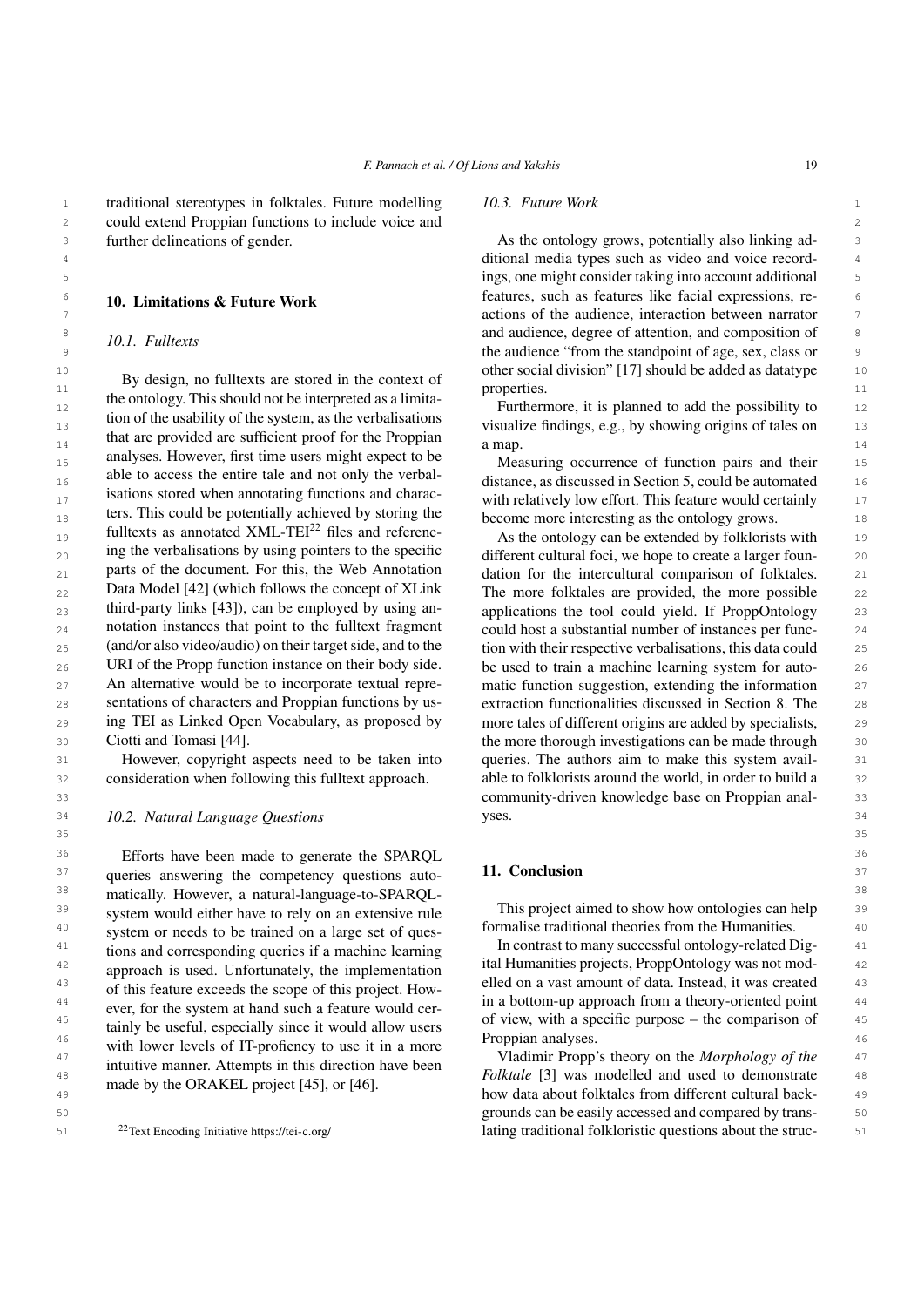**ture of tales or the representation of characters into** [3] V. Propp, Morphology of the Folktale, Vol. 10, University of 1 2 queries. A carefully modelled ontology cannot only  $\frac{3}{2}$  serve as means to access data and put it into con-<br> $\frac{14}{4}$  A. McCall Smith (ed.), Children of Wax: African Folk Tales, 4 text, but it can also assist traditional Humanities re- $\frac{1}{2}$  searchers approaching research questions that are com-<br> $\frac{1}{2}$  temple and  $\frac{1}{2}$  Merity Prom's Morphology of 5 6 monly solved by manual analysis and comparisons 7 ter's thesis, University of Göttingen, Germany, 2019. even today.

8 **8 The system allows users to compare different anal- http://www.dbis.informatik.uni-goettingen.de/Teaching/** 9 yses of the same tale, and therefore holds potential to Theses/PDF/MSc-Pannach-Folktales-mrz-2019.pdf. 10 10 spark scientific discourse, providing a platform for dif-11 **11 ferent interpretations of Proppian functions, e.g., in the** the shape on Language Resources for Lineuistic Creativity, LBEC 11 12 case of the *Obaraedo* tale as discussed in the begin-<br>  $\frac{12}{12}$  vol. 4, 2004, pp. 56–61. ning.

14 **Proppian analyses are used both for teaching and re-** task/method ontology for CBR, Proceedings of the 15th Inter-15 **Search.** Unfortunately, many of these analyses could *national Florida Artificial Intelligence Research Society Con* 16 **previously not be contextualised and compared, be-**  $\frac{Jference 2(2002), 101-106}{Iference 2(2002), 101-106}$ 17 cause a digital tool to collect annotations was still  $\frac{101 \text{ A}}{201 \text{ A}} = \frac{101 \text{ A}}{201 \text{ A}} = \frac{101 \text{ A}}{201 \text{ A}} = \frac{101 \text{ A}}{201 \text{ A}} = \frac{101 \text{ A}}{201 \text{ A}} = \frac{101 \text{ A}}{201 \text{ A}} = \frac{101 \text{ A}}{201 \text{ A}} = \frac{101 \text{ A}}{201 \text$ missing.

19 19 19 19 19 This paper presents an ontology that is accessible *Workshop on Language technology for Digital Humanities in* 20 20 and invites folklorists to share their annotations on our 21 21 Webprotégé instance. This way, ProppOntology serves 22 as a tool for folklorists who are interested in contextu-<br>22 as a tool for folklorists who are interested in contextu-23 alising their analyses in an intercultural environment. Agree Theorem Uther's Times in Proceedings of Digital 23 24 **Eurthermore, folklorists and linguists are invited to ex-**<br> $H_{\text{unmanities 2017}}$  ADHO 2017 25 **pand the set of translations for Proppian functions,** [10] T. Declerck and L. Schäfer, Porting past Classification 25 26 Dramatis Personae, motifs and other concepts. Schemes for Narratives to a Linked Data Framework, in: Pro-26

27 **ProppOntology may be of interest for intercultural** examples of the 2nd International Conference on Digital Access 27 28 **28** 28 **28** research on folktales, but also for translation studies **28** 28 28 28 28 29 29 because verbalisations of the same character or func-30 tion can be provided together. While still work in  $\frac{300 \text{ kg}}{\text{Index of Eolk}}$  interative Eolklape 126(1) (2015) 37-52 30 31 progress, the lightweight query system allows users to doi:10.1080/0015587X.2015.1006954. 32 access the data and to draw own conclusions about [12] F. Karsdorp, Retelling Stories. A Computational-Evolutionary 32 33 Proppian morphology and character representations in Perspective, PhD thesis, Radboud Universiteit Nijmegen, 33 34 34 tales of different origins.

### <span id="page-19-15"></span><span id="page-19-14"></span><span id="page-19-13"></span><span id="page-19-12"></span><span id="page-19-11"></span>12. Acknowledgements

39 **We would like to thank Thierry Declerck, Jean Vin-** Tansania, *Märchenspiegel* 13(2) (2002), 17–18.  $_{40}$  cent Fonou Dombeu, and Yasar Abbas for their help [15] C. Azuonye, Morphology of the Igbo Folktale: Ethnographic,  $_{40}$ 41 with the conceptualization of the project. We are grate-<br>41 with the conceptualization of the project. We are grate-<br>41 42 42 ful to Yuvika Singh and Danielle Russel for help with

### <span id="page-19-18"></span><span id="page-19-17"></span><span id="page-19-16"></span><span id="page-19-0"></span>References

- $\frac{48}{48}$  11 J. Commit and W. Commit (eus), Kinder- and Hausmarchen,<br>18<br>18 T. edn, Verlag der Dieterichschen Buchhandlung, Göttingen, [19] R. Bod, B. Fisseni, A. Kurji and B. Löwe, Objectivity and Re-[1] J. Grimm and W. Grimm (eds), *Kinder- und Hausmärchen*, 7. edn, Verlag der Dieterichschen Buchhandlung, Göttingen, 1857.
	- [2] A.N. Afanasyev, *Russian Folk-Tales*, E. P. Dutton & Company, New York, 1916.
- <span id="page-19-2"></span>[3] V. Propp, *Morphology of the Folktale*, Vol. 10, University of Texas Press, 1968.
- <span id="page-19-3"></span>[4] A. McCall Smith (ed.), *Children of Wax: African Folk Tales*, Canongate, 1989.
- <span id="page-19-4"></span>[5] F. Pannach, An Ontology-Driven Information System based on Vladimir Propp's Morphology of the Folktale for Southern African Folktales, Mas[http://www.dbis.informatik.uni-goettingen.de/Teaching/](http://www.dbis.informatik.uni-goettingen.de/Teaching/Theses/PDF/MSc-Pannach-Folktales-mrz-2019.pdf) [Theses/PDF/MSc-Pannach-Folktales-mrz-2019.pdf.](http://www.dbis.informatik.uni-goettingen.de/Teaching/Theses/PDF/MSc-Pannach-Folktales-mrz-2019.pdf)
- <span id="page-19-10"></span><span id="page-19-9"></span><span id="page-19-8"></span><span id="page-19-7"></span><span id="page-19-6"></span><span id="page-19-5"></span>[6] F. Peinado, P. Gervás and B. Díaz-Agudo, A description logic ontology for fairy tale generation, in: *Procs. of the Workshop on Language Resources for Linguistic Creativity, LREC*, Vol. 4, 2004, pp. 56–61.
- 13 13 [7] B. Díaz-Agudo and P.A. González-Calero, CBROnto: a task/method ontology for CBR, *Proceedings of the 15th International Florida Artificial Intelligence Research Society Conference* 2 (2002), 101–106.
- 18 18 tation and Processing of Folktales, in: *Proceedings of the First* [8] T. Declerck, A. Aman, M. Banzer, D. Machácek, L. Schäfer and N. Skachkova, Multilingual Ontologies for the Represen-*Workshop on Language technology for Digital Humanities in Central and (South-)Eastern Europe*, A. Dinu, P. Osenova and C. Vertan, eds, INCOMA Ltd, 2017, pp. 20–24.
	- [9] T. Declerck, A. Kostová and L. Schäfer, Towards a Linked Data Access to Folktales classified by Thompson's Motifs and Aarne-Thompson-Uther's Types, in: *Proceedings of Digital Humanities 2017*, ADHO, 2017.
	- [10] T. Declerck and L. Schäfer, Porting past Classification Schemes for Narratives to a Linked Data Framework, in: *Proceedings of the 2nd International Conference on Digital Access to Textual Cultural Heritage*, ACM, 2017, pp. 123–127.
	- [11] F. Karsdorp, M. van der Meulen, T. Meder and A. van den Bosch, MOMFER: A Search Engine of Thompson's Motif-Index of Folk Literature, *Folklore* 126(1) (2015), 37–52. doi:10.1080/0015587X.2015.1006954.
	- [12] F. Karsdorp, Retelling Stories. A Computational-Evolutionary Perspective, PhD thesis, Radboud Universiteit Nijmegen, 2016.
- 35 35 [13] N. Koleva, *Ontology-based iterative detection of characters*  $\frac{1}{16}$  36 *and their recognition in folktales*, Bachelor Thesis, Saarland University, 2011.
- $37$  **12. Acknowledgements and**  $37$  [14] U. Reuster-Jahn, Gute und schlechte Ausgänge in europäis-38 38 chen Märchen und in den Volkserzählungen der Mwera in Tansania, *Märchenspiegel* 13(2) (2002), 17–18.
	- [15] C. Azuonye, Morphology of the Igbo Folktale: Ethnographic, Historiographic and Aesthetic Implications, *Folklore* 101(1) (1990), 36–46.
- 43 the annotation of the African folktales.<br>43 Bachelor Thesis Sagrland University 2010 [16] A. Scheidel, *An Augmented Annotation Scheme for Fairy Tales*, Bachelor Thesis, Saarland University, 2010.
- 44 44 [17] D.J. Crowley, The Uses of African Verbal Art, *Journal of the* 45 45 *Folklore Institute* 6(2/3) (1969), 118–132.
- 46 **References Exercise 20 References EXERC EXERC EXERC EXERC EXERCISE 18 EXERC EXERC EXERCISE 18 EXERC EXERCISE 18 EXERCISE 18 EXERCISE 18 EXERCISE 18 EXERCISE 18 EXERCISE 18 EXERC EX** 47 47 *AFRREV IJAH: An International Journal of Arts and Humanities* 1(2) (2012), 100–111.
- <span id="page-19-1"></span>49 49 producibility of Proppian Narrative Annotations, in: *Proceed-*50 50 *ings of the Third Workshop on Computational Models of Nar-*51 51 *rative (CMN'12)*, M.A. Finlayson, ed., 2012, pp. 15–19.

<sup>20</sup> *F. Pannach et al. / Of Lions and Yakshis*